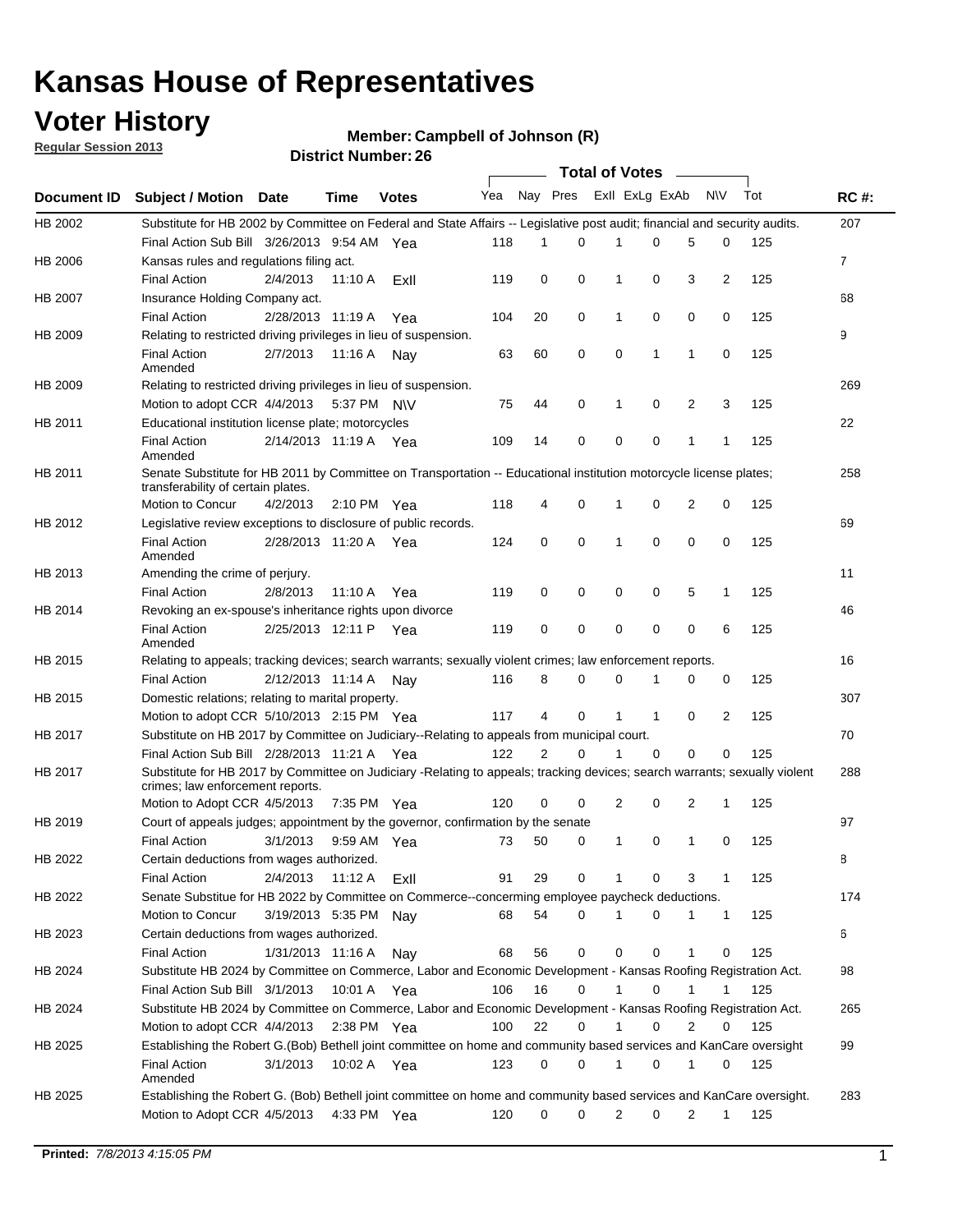## **Voter History**

**Regular Session 2013**

### **Member: Campbell of Johnson (R)**

|                    |                                                                                                                                                                                                                                                        |                       | SUIVLINUIIIN <del>G</del> I . ZU |              |     |                | <b>Total of Votes</b>   |                |                | $\sim$         |             |     |             |
|--------------------|--------------------------------------------------------------------------------------------------------------------------------------------------------------------------------------------------------------------------------------------------------|-----------------------|----------------------------------|--------------|-----|----------------|-------------------------|----------------|----------------|----------------|-------------|-----|-------------|
| <b>Document ID</b> | <b>Subject / Motion</b>                                                                                                                                                                                                                                | Date                  | Time                             | <b>Votes</b> | Yea |                | Nay Pres Exll ExLg ExAb |                |                |                | <b>NV</b>   | Tot | <b>RC#:</b> |
| HB 2028            | Providing for venue in Shawnee County District Court in certain forfeiture proceedings                                                                                                                                                                 |                       |                                  |              |     |                |                         |                |                |                |             |     | 12          |
|                    | <b>Final Action</b><br>Amended                                                                                                                                                                                                                         | 2/8/2013              | 11:12 A Yea                      |              | 119 | 1              | 0                       | $\mathbf 0$    | $\mathbf 0$    | 5              | 0           | 125 |             |
| HB 2028            | Providing for venue in Shawnee County District Court in certain forfeiture proceedings                                                                                                                                                                 |                       |                                  |              |     |                |                         |                |                |                |             |     | 199         |
|                    | Motion to Concur                                                                                                                                                                                                                                       | 3/25/2013 9:36 AM Yea |                                  |              | 120 | 0              | 0                       | $\overline{2}$ | 0              | 2              | 1           | 125 |             |
| HB 2030            | Creating wounded warrior deer hunting permits for injured combat veterans.                                                                                                                                                                             |                       |                                  |              |     |                |                         |                |                |                |             |     | 25          |
|                    | <b>Final Action</b><br>Amended                                                                                                                                                                                                                         | 2/15/2013 11:16 A     |                                  | Yea          | 115 | 0              | $\mathbf 0$             | $\overline{2}$ | $\overline{2}$ | 3              | 3           | 125 |             |
| HB 2033            | Concerning the regulation of knives                                                                                                                                                                                                                    |                       |                                  |              |     |                |                         |                |                |                |             |     | 143         |
|                    | <b>Final Action</b>                                                                                                                                                                                                                                    | 3/7/2013              | 12:12 P                          | Yea          | 93  | 28             | 0                       | 1              | 0              | 3              | 0           | 125 |             |
| HB 2033            | Concerning the regulation of knives.                                                                                                                                                                                                                   |                       |                                  |              |     |                |                         |                |                |                |             |     | 270         |
|                    | Motion to adopt CCR 4/4/2013 5:43 PM ExAb                                                                                                                                                                                                              |                       |                                  |              | 95  | 26             | $\mathbf 0$             | 1              | $\Omega$       | 3              | $\Omega$    | 125 |             |
| HB 2034            | Human trafficking; crimes of commercial sexual exploitation of a child, selling sexual relations, promoting the sale of sexual<br>relations and buying sexual relations; children in need of care; staff secure faciliies.                             |                       |                                  |              |     |                |                         |                |                |                |             |     | 17          |
|                    | <b>Final Action</b><br>Amended                                                                                                                                                                                                                         | 2/12/2013 11:16 A Yea |                                  |              | 124 | $\Omega$       | 0                       | $\Omega$       | 1              | $\Omega$       | $\Omega$    | 125 |             |
| HB 2034            | S Sub for HB 2034 by Committee on Judiciary - Human trafficking; crimes of commercial sexual exploitation of a child, selling<br>sexual relations, promoting the sale of sexual relations and buying sexual relations; children in need of care; staff |                       |                                  |              |     |                |                         |                |                |                |             |     | 282         |
|                    | Motion to Adopt CCR 4/5/2013 4:18 PM Yea                                                                                                                                                                                                               |                       |                                  |              | 120 | 0              | $\Omega$                | 2              | 0              | 2              | 1           | 125 |             |
| HB 2035            | Cities; experience requirements for plumbers, electricians and certain mechanical contractors.<br><b>Final Action</b>                                                                                                                                  | 2/18/2013 11:16 A     |                                  | Yea          | 117 | 2              | 0                       | 2              | $\mathbf 0$    | 4              | $\mathbf 0$ | 125 | 29          |
| HB 2037            | Public property; religious displays; other displays.                                                                                                                                                                                                   |                       |                                  |              |     |                |                         |                |                |                |             |     | 176         |
|                    | <b>Final Action</b>                                                                                                                                                                                                                                    | 3/20/2013 10:27 A Yea |                                  |              | 120 | 3              | $\mathbf 0$             | 1              | 0              | 1              | 0           | 125 |             |
| HB 2041            | Criminal history record information; definition; municipal court reporting; district court reporting.                                                                                                                                                  |                       |                                  |              |     |                |                         |                |                |                |             |     | 19          |
|                    | <b>Final Action</b>                                                                                                                                                                                                                                    | 2/13/2013 11:23 A     |                                  | Yea          | 119 | 3              | 0                       | 0              | 0              | 3              | 0           | 125 |             |
| HB 2042            | Appraisal of property for taxation purposes; appeals; changes.                                                                                                                                                                                         |                       |                                  |              |     |                |                         |                |                |                |             |     | 158         |
|                    | <b>Final Action</b><br>Amended                                                                                                                                                                                                                         | 3/18/2013 11:19 A Yea |                                  |              | 109 | 12             | 0                       | 2              | $\mathbf 0$    | $\overline{2}$ | 0           | 125 |             |
| HB 2043            | Aggravated battery; driving under the influence.                                                                                                                                                                                                       |                       |                                  |              |     |                |                         |                |                |                |             |     | 100         |
|                    | <b>Final Action</b><br>Amended                                                                                                                                                                                                                         | 3/1/2013              | 10:03 A Yea                      |              | 123 | $\mathbf 0$    | 0                       | 1              | $\Omega$       | 1              | $\Omega$    | 125 |             |
| HB 2043            | Senate Substitute for HB 2043 by Committee on Judiciary - Attorney general; duties and responsibilities; notice of intent to<br>seek the death penalty.                                                                                                |                       |                                  |              |     |                |                         |                |                |                |             |     | 271         |
|                    | Motion to adopt CCR 4/4/2013                                                                                                                                                                                                                           |                       | $5:48$ PM $FxAh$                 |              | 121 | $\mathbf 0$    | $\Omega$                | 1              | $\Omega$       | 3              | 0           | 125 |             |
| HB 2044            | Increasing the penalty for a person who distributes a controlled substance that causes great bodily harm or death.                                                                                                                                     |                       |                                  |              |     |                |                         |                |                |                |             |     | 101         |
|                    | <b>Final Action</b><br>Amended                                                                                                                                                                                                                         | 3/1/2013              | 10:05 A                          | Yea          | 112 | 11             | 0                       | 1              | 0              |                | 0           | 125 |             |
| HB 2047            | Requiring certain municipalities to vote to increase property tax revenues over previous year when such increase exceeds<br>inflation; publication.                                                                                                    |                       |                                  |              |     |                |                         |                |                |                |             |     | 186         |
|                    | <b>Final Action</b><br>Amended                                                                                                                                                                                                                         | 3/21/2013 11:29 A     |                                  | Nav          | 68  | 53             | 0                       | 1              | 0              | 3              | 0           | 125 |             |
| HB 2049            | Kansas department of agriculture; increasing certain fees and eliminating sunsets on various program fees.                                                                                                                                             |                       |                                  |              |     |                |                         |                |                |                |             |     | 59          |
|                    | <b>Final Action</b><br>Amended                                                                                                                                                                                                                         | 2/27/2013 12:23 P     |                                  | Nay          | 77  | 46             | 0                       | 1              | 0              |                | 0           | 125 |             |
| HB 2049            | Kansas department of agriculture; increasing certain fees; concerning sunsets on various program fees.                                                                                                                                                 |                       |                                  |              |     |                |                         |                |                |                |             |     | 324         |
|                    | Motion to adopt CCR 6/2/2013                                                                                                                                                                                                                           |                       | 12:28 A                          | Nay          | 45  | 64             | 0                       | 1              | 0              | 6              | 9           | 125 |             |
| HB 2050            | Agriculture; agricultural chemical registration; pesticide business liablity insurance; repeal of the Kansas agricultural liming<br>materials act.                                                                                                     |                       |                                  |              |     |                |                         |                |                |                |             |     | 60          |
|                    | <b>Final Action</b><br>Amended                                                                                                                                                                                                                         | 2/27/2013 12:25 P     |                                  | Yea          | 103 | 20             | 0                       | 1              | 0              | 1              | 0           | 125 |             |
| HB 2051            | Substitute for HB 2051 by Committee on Agriculture and Natural Resources--Amending provisions relating to dams,<br>obstructions, sstreams and water flex accounts and transfer permits.                                                                |                       |                                  |              |     |                |                         |                |                |                |             |     | 50          |
|                    | Final Action Sub Bill 2/26/2013 2:12 PM Yea                                                                                                                                                                                                            |                       |                                  |              | 117 | $\overline{c}$ | 0                       | 0              | 0              | 0              | 6           | 125 |             |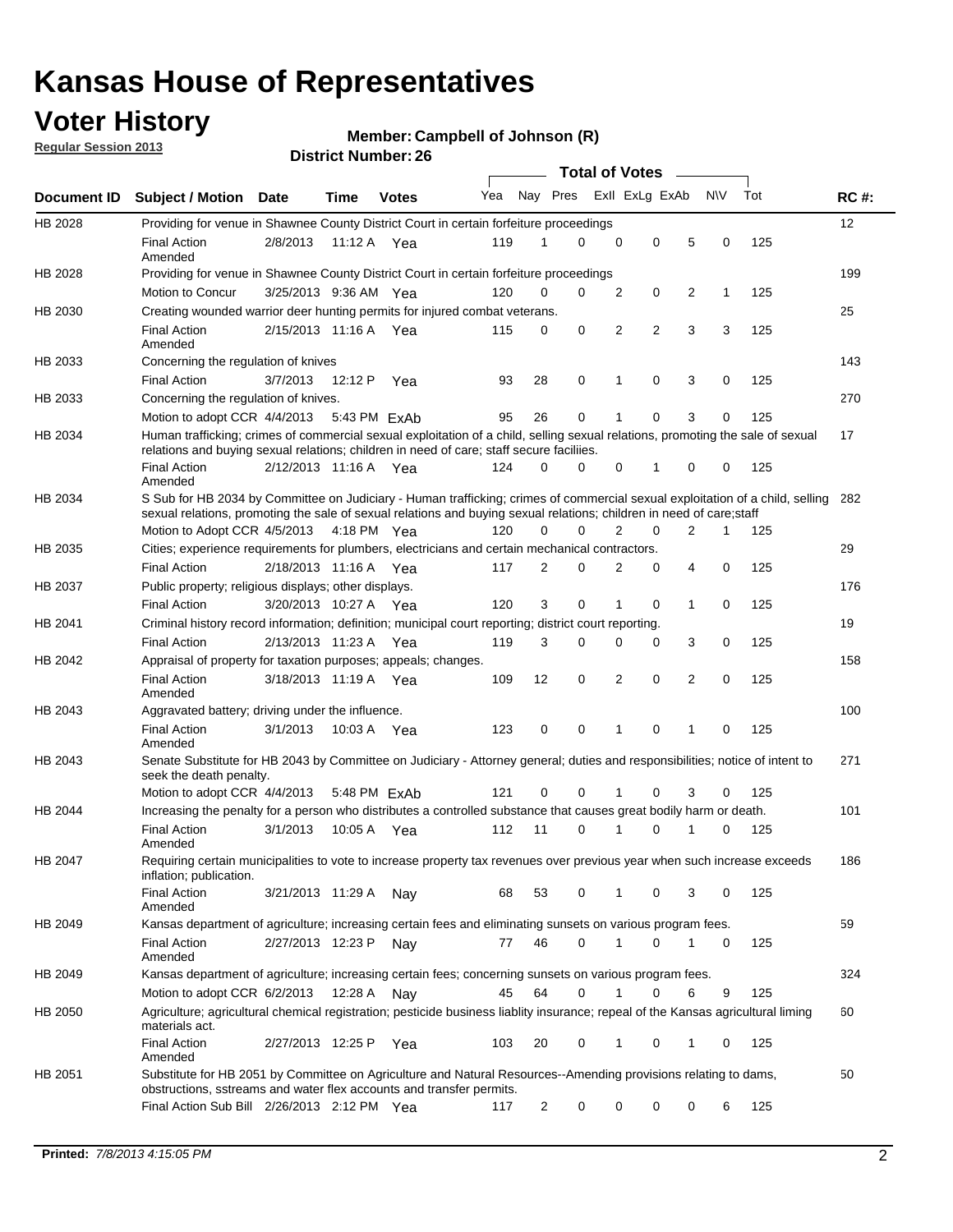## **Voter History**

**Member: Campbell of Johnson (R)** 

**Regular Session 2013**

|             |                                                                                                                                                                                                                                          |                       |         | וסוטנו וענווווטקו בע |     |                |                         | Total of Votes – |                |                |                |              |     |             |
|-------------|------------------------------------------------------------------------------------------------------------------------------------------------------------------------------------------------------------------------------------------|-----------------------|---------|----------------------|-----|----------------|-------------------------|------------------|----------------|----------------|----------------|--------------|-----|-------------|
| Document ID | <b>Subject / Motion Date</b>                                                                                                                                                                                                             |                       | Time    | <b>Votes</b>         | Yea |                | Nay Pres Exll ExLg ExAb |                  |                |                |                | N\V          | Tot | <b>RC#:</b> |
| HB 2052     | Discharging a firearm inside or into a city; unlawful acts; exceptions.                                                                                                                                                                  |                       |         |                      |     |                |                         |                  |                |                |                |              |     | 155         |
|             | <b>Final Action</b><br>Amended                                                                                                                                                                                                           | 3/14/2013 11:20 A Yea |         |                      | 121 | $\overline{2}$ | 0                       |                  | $\Omega$       | 0              | 2              | 0            | 125 |             |
| HB 2052     | Senate Substitute for HB 2052 by Committee on Federal and State Affairs - Concerning firearms; personal and family<br>protection act; concealed handguns in public building; other changes; unlawful discharge of a firearm inside city. |                       |         |                      |     |                |                         |                  |                |                |                |              |     | 300         |
|             | Motion to Adopt CCR 4/5/2013 10:24 P Yea                                                                                                                                                                                                 |                       |         |                      | 104 | 16             | $\Omega$                |                  | 2              | 0              | 2              | 1            | 125 |             |
| HB 2055     | Personal and Familly Protection Act; public buildings; adequate security.                                                                                                                                                                |                       |         |                      |     |                |                         |                  |                |                |                |              |     | 156         |
|             | <b>Final Action</b><br>Amended                                                                                                                                                                                                           | 3/14/2013 11:26 A Yea |         |                      | 84  | 38             | 0                       |                  | 0              | 0              | 2              | $\mathbf{1}$ | 125 |             |
| HB 2057     | Concerning property taxation; relating to county appraisers; appointing interim appraiser.                                                                                                                                               |                       |         |                      |     |                |                         |                  |                |                |                |              |     | 208         |
|             | <b>Final Action</b>                                                                                                                                                                                                                      | 3/26/2013 9:55 AM Yea |         |                      | 119 | 0              | 0                       |                  | 1              | 0              | 5              | 0            | 125 |             |
| HB 2058     | Taxation of helium and certain other gases under mineral severance tax, and prohibition of certain refunds related thereto.                                                                                                              |                       |         |                      |     |                |                         |                  |                |                |                |              |     | 159         |
|             | <b>Final Action</b>                                                                                                                                                                                                                      | 3/18/2013 11:21 A Yea |         |                      | 119 | 2              | 0                       |                  | 2              | $\Omega$       | 2              | $\Omega$     | 125 |             |
| HB 2059     | Income tax deductions and modifications and severance tax exemptions; basis of partner's interest and shareholder's stock;<br>statutory clarification.                                                                                   |                       |         |                      |     |                |                         |                  |                |                |                |              |     | 14          |
|             | <b>Final Action</b><br>Amended                                                                                                                                                                                                           | 2/11/2013 11:42 A     |         | Yea                  | 122 | 2              | 0                       |                  | $\Omega$       | 0              | 1              | 0            | 125 |             |
| HB 2059     | Income tax deductions and modifications and severance tax exemptions; basis of partner's interest and shareholder's stock;<br>statutory clarification.                                                                                   |                       |         |                      |     |                |                         |                  |                |                |                |              |     | 293         |
|             | Motion to Concur                                                                                                                                                                                                                         | 4/5/2013              |         | 8:14 PM Nav          | 0   | - 120          | 0                       |                  | 2              | 0              | 2              | 1            | 125 |             |
| HB 2059     | Income tax rates, deductions and credits; rural opportunity zones; sales tax rates and distribution of revenue; severance tax;<br>and property tax exemptions for IRB property and property damaged by natural disaster.                 |                       |         |                      |     |                |                         |                  |                |                |                |              |     | 322         |
|             | Motion to adopt CCR 6/2/2013                                                                                                                                                                                                             |                       | 12:11 A | Yea                  | 69  | 45             | 0                       |                  | $\mathbf{1}$   | 0              | 6              | 4            | 125 |             |
| HB 2060     | Prohibiting certain confined persons from receiving food sales tax refunds and homestead property tax refunds.                                                                                                                           |                       |         |                      |     |                |                         |                  |                |                |                |              |     | 10          |
|             | <b>Final Action</b><br>Amended                                                                                                                                                                                                           | 2/7/2013              | 11:18 A | Yea                  | 123 | 0              | $\Omega$                |                  | $\Omega$       | 1              | 1              | 0            | 125 |             |
| HB 2065     | Creating the crime of home improvement fraud.                                                                                                                                                                                            |                       |         |                      |     |                |                         |                  |                |                |                |              |     | 20          |
|             | <b>Final Action</b><br>Amended                                                                                                                                                                                                           | 2/13/2013 11:26 A Yea |         |                      | 106 | 16             | $\mathbf 0$             |                  | 0              | 0              | 3              | 0            | 125 |             |
| HB 2066     | Physical therapists; evaluation and treatment of patients.                                                                                                                                                                               |                       |         |                      |     |                |                         |                  |                |                |                |              |     | 26          |
|             | <b>Final Action</b><br>Amended                                                                                                                                                                                                           | 2/15/2013 11:18 A Nay |         |                      | 98  | 16             | $\mathbf 0$             |                  | $\overline{2}$ | $\overline{2}$ | 3              | 4            | 125 |             |
| HB 2067     | Board of nursing; assistant attorneys general.                                                                                                                                                                                           |                       |         |                      |     |                |                         |                  |                |                |                |              |     | 15          |
|             | <b>Final Action</b>                                                                                                                                                                                                                      | 2/11/2013 11:44 A Yea |         |                      | 123 | 1              | $\mathbf 0$             |                  | 0              | 0              | 1              | 0            | 125 |             |
| HB 2069     | Public policy; certain city ordinances and county resolutions declared void.                                                                                                                                                             |                       |         |                      |     |                |                         |                  |                |                |                |              |     | 102         |
|             | <b>Final Action</b><br>Amended                                                                                                                                                                                                           | 3/1/2013              | 10:06 A | Yea                  | 92  | 31             | $\mathbf 0$             |                  | 1              | $\Omega$       | 1              | $\mathbf 0$  | 125 |             |
| HB 2069     | Public policy; certain city ordinances and county resolutions declared void.                                                                                                                                                             |                       |         |                      |     |                |                         |                  |                |                |                |              |     | 292         |
|             | Motion to Concur                                                                                                                                                                                                                         | 4/5/2013              |         | 8:04 PM Yea          | 88  | 32             | 0                       |                  | 2              | 0              | $\overline{2}$ | 1            | 125 |             |
| HB 2070     | Appearance bond conditions; surety and bounty hunter regulation.                                                                                                                                                                         |                       |         |                      |     |                |                         |                  |                |                |                |              |     | 103         |
|             | <b>Final Action</b><br>Amended                                                                                                                                                                                                           | 3/1/2013              |         | 10:08 A Yea          | 122 | $\mathbf{1}$   | 0                       |                  | $\mathbf{1}$   | 0              | 1              | 0            | 125 |             |
| HB 2074     | Cities and counties; solid waste disposal areas; restrictions.                                                                                                                                                                           |                       |         |                      |     |                |                         |                  |                |                |                |              |     | 139         |
|             | <b>Emergency Final</b><br><b>Action Amend</b>                                                                                                                                                                                            | 3/1/2013              |         | 1:11 PM Nay          | 102 | 19             | 0                       |                  | $\mathbf{1}$   | 0              | $\mathbf{1}$   | 2            | 125 |             |
| HB 2075     | Cities; qualifications and rehabilitation of abandoned property.                                                                                                                                                                         |                       |         |                      |     |                |                         |                  |                |                |                |              |     | 61          |
|             | <b>Final Action</b><br>Amended                                                                                                                                                                                                           | 2/27/2013 12:27 P Yea |         |                      | 72  | 51             | 0                       |                  | 1              | 0              | 1              | 0            | 125 |             |
| HB 2077     | Granting professional licenses to military service members.<br><b>Final Action</b><br>Amended                                                                                                                                            | 2/26/2013 2:13 PM Yea |         |                      | 119 | 0              | 0                       |                  | $\overline{2}$ | 0              | 2              | 2            | 125 | 51          |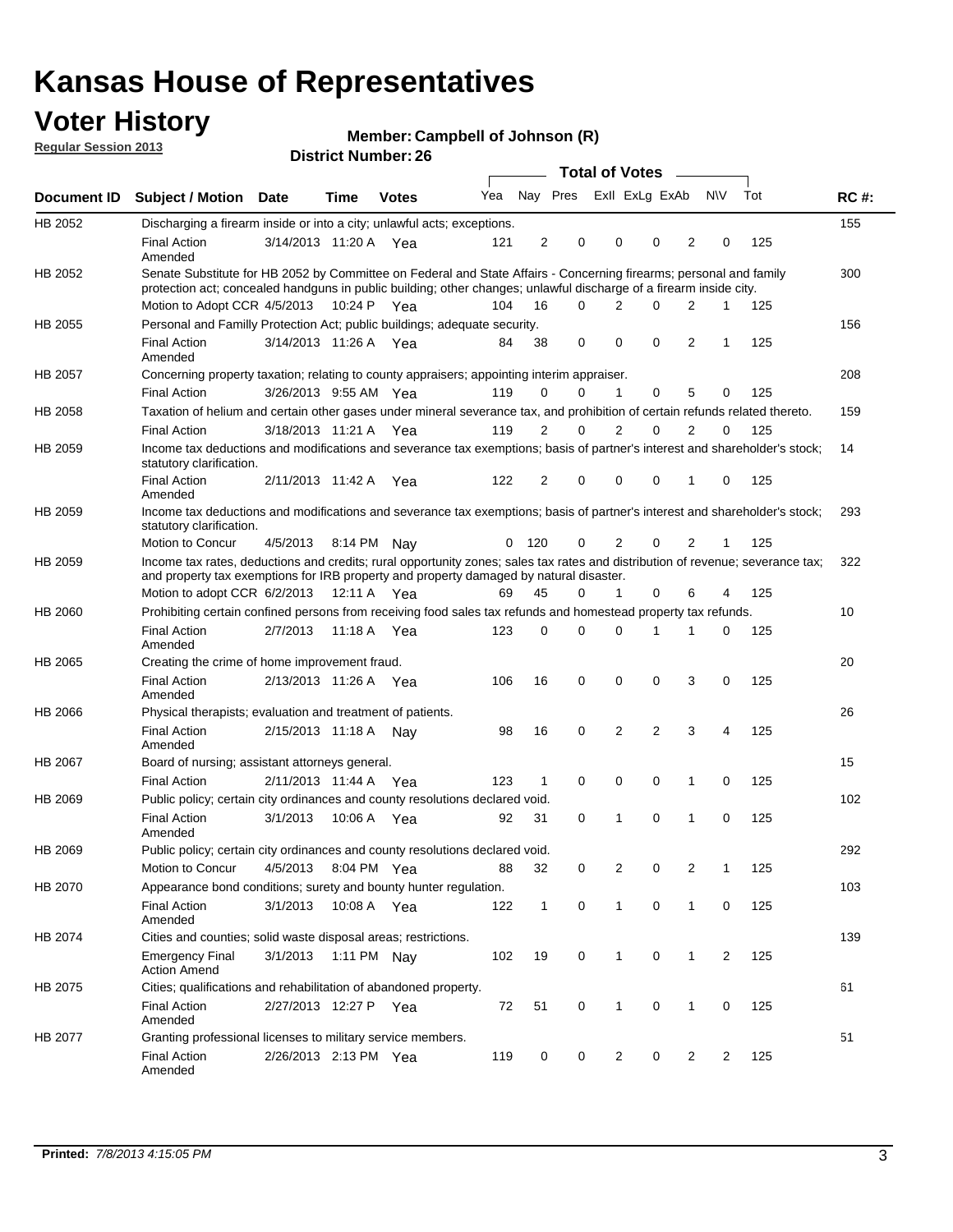## **Voter History**

**Member: Campbell of Johnson (R)** 

**Regular Session 2013**

|                    |                                                                                                                                                                                                       |                       |               | וסוווטג וזעווווערו. בע |              |              |   | <b>Total of Votes</b> |             | $\sim$         |             |     |             |
|--------------------|-------------------------------------------------------------------------------------------------------------------------------------------------------------------------------------------------------|-----------------------|---------------|------------------------|--------------|--------------|---|-----------------------|-------------|----------------|-------------|-----|-------------|
| <b>Document ID</b> | <b>Subject / Motion Date</b>                                                                                                                                                                          |                       | <b>Time</b>   | <b>Votes</b>           | Yea Nay Pres |              |   | Exll ExLg ExAb        |             |                | <b>NV</b>   | Tot | <b>RC#:</b> |
| HB 2078            | Authorizing certain licensing boards to accept education, training or experience completed in the military towards licensure in<br>this state.                                                        |                       |               |                        |              |              |   |                       |             |                |             |     | 52          |
|                    | <b>Final Action</b><br>Amended                                                                                                                                                                        | 2/26/2013 2:14 PM Yea |               |                        | 119          | 0            | 0 | 2                     | 0           | 2              | 2           | 125 |             |
| HB 2078            | Authorizing certain licensing boards to accept education, training or experience of military service members towards obtaining 275<br>licensure in this state.                                        |                       |               |                        |              |              |   |                       |             |                |             |     |             |
|                    | Motion to adopt CCR 4/5/2013                                                                                                                                                                          |                       | 11:42 A       | Yea                    | 120          | 0            | 0 | $\overline{2}$        | 0           | 3              | 0           | 125 |             |
| HB 2081            | Forfeiture of property related to violations of certain criminal acts.                                                                                                                                |                       |               |                        |              |              |   |                       |             |                |             |     | 18          |
|                    | <b>Final Action</b><br>Amended                                                                                                                                                                        | 2/12/2013 11:17 A Yea |               |                        | 124          | 0            | 0 | $\Omega$              | 1           | 0              | 0           | 125 |             |
| HB 2081            | Forfeiture of property related to violations of certain criminal acts.                                                                                                                                |                       |               |                        |              |              |   |                       |             |                |             |     | 306         |
|                    | Motion to adopt CCR 5/10/2013 10:38 A                                                                                                                                                                 |                       |               | Yea                    | 121          | 0            | 0 | 1                     | 1           | 2              | 0           | 125 |             |
| HB 2083            | Public employees relations boards; assessment of certain costs.                                                                                                                                       |                       |               |                        |              |              |   |                       |             |                |             |     | 104         |
|                    | <b>Final Action</b><br>Amended                                                                                                                                                                        | 3/1/2013              | 10:09 A       | Yea                    | 87           | 36           | 0 | 1                     | $\mathbf 0$ | 1              | $\mathbf 0$ | 125 |             |
| HB 2084            | Tax credits for community services contributions; youth apprenticeship and entrepreneurship.                                                                                                          |                       |               |                        |              |              |   |                       |             |                |             |     | 105         |
|                    | <b>Final Action</b><br>Amended                                                                                                                                                                        | 3/1/2013              | 10:11 A       | Yea                    | 120          | 3            | 0 | 1                     | $\mathbf 0$ | 1              | 0           | 125 |             |
| HB 2084            | Tax credits for community services contributions; youth apprenticeship and entrepreneurship.                                                                                                          |                       |               |                        |              |              |   |                       |             |                |             |     | 316         |
|                    | Sub Motion to Concur 5/24/2013 9:33 AM ExAb                                                                                                                                                           |                       |               |                        | 5            | 109          | 0 |                       | 0           | 9              | 1           | 125 |             |
| HB 2086            | Eligible infrastructure costs for tax increment financing and community improvement districts; bond repayment tax revenue<br>pledge requirements.                                                     |                       |               |                        |              |              |   |                       |             |                |             |     | 160         |
|                    | <b>Final Action</b>                                                                                                                                                                                   | 3/18/2013 11:24 A     |               | Yea                    | 61           | 60           | 0 | 2                     | 0           | $\overline{2}$ | 0           | 125 |             |
| HB 2086            | Eligible infrastructure costs for tax increment financing and community improvement districts; bond repayment tax revenue<br>pledge requirements.                                                     |                       |               |                        |              |              |   |                       |             |                |             |     | 173         |
|                    | <b>Final Action</b>                                                                                                                                                                                   | 3/19/2013 5:25 PM Yea |               |                        | 81           | 41           | 0 | 1                     | 0           | 1              | 1           | 125 |             |
| HB 2091            | Publication of delinguent personal property tax statements.                                                                                                                                           |                       |               |                        |              |              |   |                       |             |                |             |     | 161         |
|                    | <b>Final Action</b><br>Amended                                                                                                                                                                        | 3/18/2013 11:25 A     |               | Yea                    | 81           | 40           | 0 | 2                     | 0           | $\overline{2}$ | 0           | 125 |             |
| HB 2093            | Amending the crime of identity theft.                                                                                                                                                                 |                       |               |                        |              |              |   |                       |             |                |             |     | 106         |
|                    | <b>Final Action</b><br>Amended                                                                                                                                                                        | 3/1/2013              | 10:12 A       | Yea                    | 123          | 0            | 0 | 1                     | $\Omega$    | 1              | 0           | 125 |             |
| HB 2093            | Senate Substitute for HB 2093 by Committee on Judiciary - Identity theft and identity fraud; unlawful acts concerning<br>computers; DNA testing and exculpatory evidence; murder in the first degree. |                       |               |                        |              |              |   |                       |             |                |             |     | 289         |
|                    | Motion to Adopt CCR 4/5/2013 7:49 PM Yea                                                                                                                                                              |                       |               |                        | 118          | 2            | 0 | 2                     | 0           | 2              | 1           | 125 |             |
| HB 2094            | Student electronic privacy at public and private postsecondary educational institutions.                                                                                                              |                       |               |                        |              |              |   |                       |             |                |             |     | 164         |
|                    | <b>Final Action</b><br>Amended                                                                                                                                                                        | 3/19/2013 10:33 A     |               | Yea                    | 123          | 0            | 0 | 1                     | 0           | 1              | 0           | 125 |             |
| HB 2096            | Local governmental entities and investment of public moneys.                                                                                                                                          |                       |               |                        |              |              |   |                       |             |                |             |     | 23          |
|                    | <b>Final Action</b>                                                                                                                                                                                   | 2/14/2013 11:21 A     |               | Yea                    | 123          | 0            | 0 | 0                     | 0           | 1              | 1           | 125 |             |
| HB 2099            | Insurance- updating certain statutory references.                                                                                                                                                     |                       |               |                        |              |              |   |                       |             |                |             |     | 71          |
|                    | <b>Final Action</b><br>Amended                                                                                                                                                                        | 2/28/2013 11:23 A     |               | Yea                    | 124          | 0            | 0 | 1                     | 0           | 0              | 0           | 125 |             |
| HB 2101            | Interstate transmission siting compact.                                                                                                                                                               |                       |               |                        |              |              |   |                       |             |                |             |     | 209         |
|                    | <b>Final Action</b><br>Amended                                                                                                                                                                        | 3/26/2013 9:56 AM Yea |               |                        | 118          | $\mathbf{1}$ | 0 | 1                     | 0           | 5              | 0           | 125 |             |
| HB 2105            | Substitute HB 2105 by Committee on Commerce, Labor and Economic Development - Employment security law.                                                                                                |                       |               |                        |              |              |   |                       |             |                |             |     | 107         |
|                    | Final Action Sub Bill 3/1/2013                                                                                                                                                                        |                       | 10:13 A Nay   |                        | 88           | 35           | 0 |                       | 0           | 1              | 0           | 125 |             |
| HB 2105            | Substitute HB 2105 by Committee on Commerce, Labor and Economic Development - Employment security law.                                                                                                |                       |               |                        |              |              |   |                       |             |                |             |     | 298         |
|                    | Motion to adopt CCR 4/5/2013                                                                                                                                                                          |                       | 9:46 PM Yea   |                        | 89           | 31           | 0 | 2                     | 0           | 2              | 1           | 125 |             |
| HB 2106            | Portable electronics insurance act.                                                                                                                                                                   |                       |               |                        |              |              |   |                       |             |                |             |     | 133         |
|                    | <b>Emergency Final</b><br>Action                                                                                                                                                                      | 3/1/2013              | 1:03 PM $Yea$ |                        | 117          | 4            | 0 | $\mathbf{1}$          | 0           | $\mathbf{1}$   | 2           | 125 |             |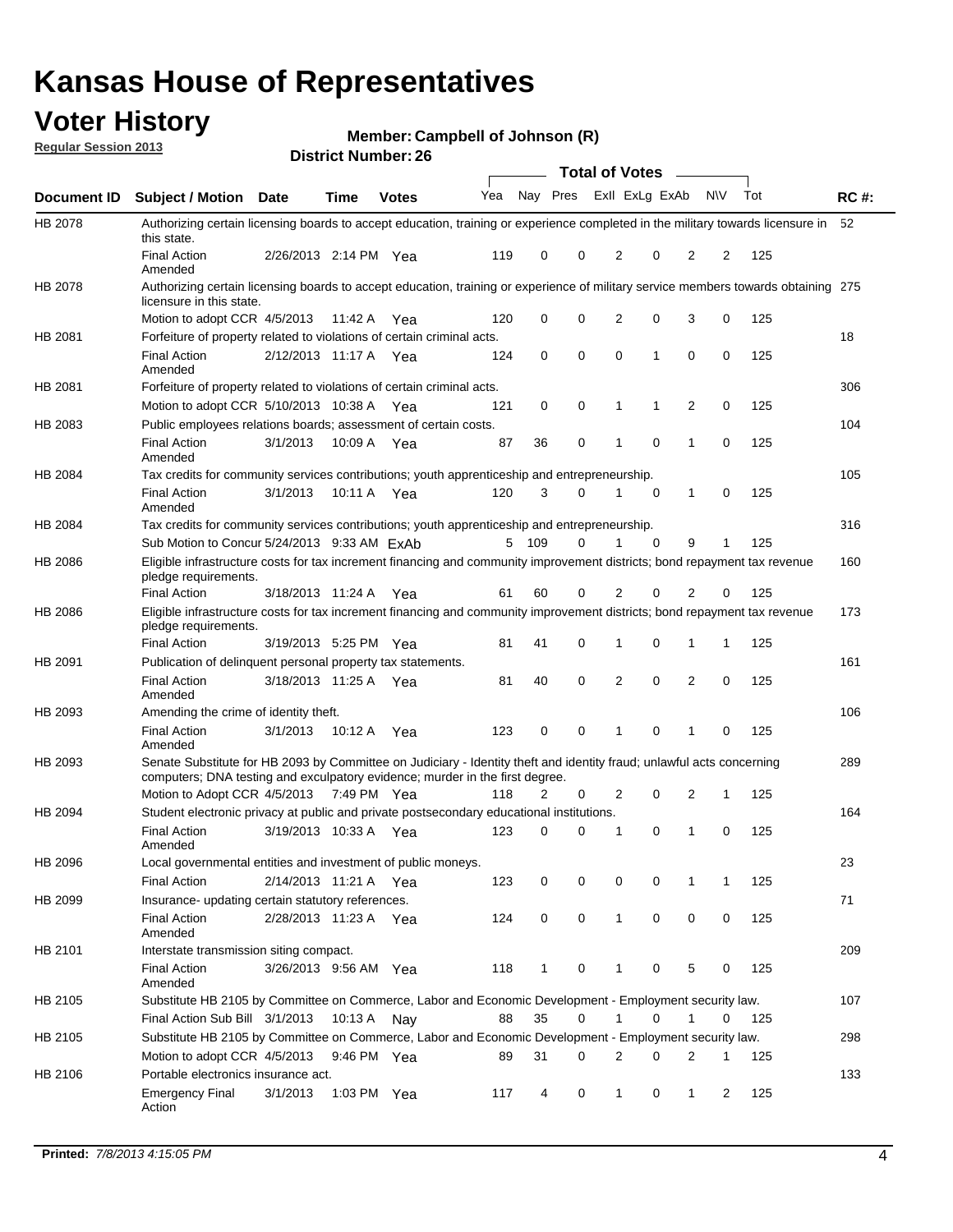## **Voter History**

**Member: Campbell of Johnson (R)** 

**Regular Session 2013**

|                |                                                                                                                                                                                                                                                                      |                       |             |              |     |                         | <b>Total of Votes</b> |                |                |                |                |     |             |
|----------------|----------------------------------------------------------------------------------------------------------------------------------------------------------------------------------------------------------------------------------------------------------------------|-----------------------|-------------|--------------|-----|-------------------------|-----------------------|----------------|----------------|----------------|----------------|-----|-------------|
| Document ID    | Subject / Motion Date                                                                                                                                                                                                                                                |                       | Time        | <b>Votes</b> | Yea | Nay Pres                |                       |                | Exll ExLg ExAb |                | <b>NV</b>      | Tot | <b>RC#:</b> |
| HB 2107        | Insurance; enacting the electronic notice and document act.                                                                                                                                                                                                          |                       |             |              |     |                         |                       |                |                |                |                |     | 134         |
|                | Emergency Final<br><b>Action Amend</b>                                                                                                                                                                                                                               | 3/1/2013              | 1:04 PM Yea |              | 121 | 0                       | 0                     | 1              | 0              |                | $\overline{2}$ | 125 |             |
| <b>HB 2107</b> | Insurance; enacting the electronic notice and document act, return of premiums separate from the notice of adverse<br>underwriting decision, statutory updates, uninsurable health plan increase in lifetime limit, mandate lite, certain company<br>dividend plans. |                       |             |              |     |                         |                       |                |                |                |                |     | 281         |
|                | Motion to Adopt CCR 4/5/2013                                                                                                                                                                                                                                         |                       | 4:06 PM Yea |              | 69  | 50                      | 0                     | 2              | 0              | 3              | $\mathbf{1}$   | 125 |             |
| HB 2109        | School finance; military pupil count.                                                                                                                                                                                                                                |                       |             |              |     |                         |                       |                |                |                |                |     | 108         |
|                | <b>Final Action</b>                                                                                                                                                                                                                                                  | 3/1/2013              | 10:15A      | Nav          | 104 | 19                      | $\mathbf 0$           | 1              | 0              | 1              | 0              | 125 |             |
| HB 2109        | Enacting the Kansas children's protection act.                                                                                                                                                                                                                       |                       |             |              |     |                         |                       |                |                |                |                |     | 277         |
|                | Motion to Adopt CCR 4/5/2013                                                                                                                                                                                                                                         |                       | 12:31 P     | Yea          | 116 | $\overline{\mathbf{c}}$ | $\mathbf 0$           | 2              | 0              | 3              | $\overline{c}$ | 125 |             |
| HB 2112        | Campaign finance; transfer of campaign money to another candidacy.                                                                                                                                                                                                   |                       |             |              |     |                         |                       |                |                |                |                |     | 72          |
|                | <b>Final Action</b><br>Amended                                                                                                                                                                                                                                       | 2/28/2013 11:25 A     |             | Nav          | 95  | 29                      | 0                     | 1              | 0              | 0              | $\mathbf 0$    | 125 |             |
| HB 2114        | Debt setoff; collection assistance fee.                                                                                                                                                                                                                              |                       |             |              |     |                         |                       |                |                |                |                |     | 21          |
|                | <b>Final Action</b>                                                                                                                                                                                                                                                  | 2/13/2013 11:34 A     |             | Yea          | 90  | 32                      | 0                     | 0              | 0              | 3              | 0              | 125 |             |
| HB 2115        | Relating to the employment of retired judges and justices.                                                                                                                                                                                                           |                       |             |              |     |                         |                       |                |                |                |                |     | 73          |
|                | <b>Final Action</b>                                                                                                                                                                                                                                                  | 2/28/2013 11:27 A Yea |             |              | 124 | 0                       | $\mathbf 0$           | 1              | 0              | 0              | 0              | 125 |             |
| HB 2115        | Courts; employment of retired judges and justices; court debt setoff.                                                                                                                                                                                                |                       |             |              |     |                         |                       |                |                |                |                |     | 309         |
|                | Motion to Adopt CCR 5/14/2013 2:14 PM Yea                                                                                                                                                                                                                            |                       |             |              | 100 | 13                      | 0                     | 1              | 0              | 9              | 2              | 125 |             |
| HB 2118        | Preservation of historic property; environs authority deleted.                                                                                                                                                                                                       |                       |             |              |     |                         |                       |                |                |                |                |     | 62          |
|                | <b>Final Action</b>                                                                                                                                                                                                                                                  | 2/27/2013 12:30 P     |             | Yea          | 99  | 24                      | 0                     | $\mathbf{1}$   | 0              | 1              | 0              | 125 |             |
| HB 2120        | Updating provisions relating to the Kansas bureau of investigations DNA database.                                                                                                                                                                                    |                       |             |              |     |                         |                       |                |                |                |                |     | 109         |
|                | <b>Final Action</b><br>Amended                                                                                                                                                                                                                                       | 3/1/2013              | 10:16 A     | Yea          | 121 | 2                       | 0                     | 1              | 0              | 1              | 0              | 125 |             |
| HB 2120        | Updating provisions relating to DNA collection and DNA evidence; amending the definition of a bet for purposes of the Kansas 302                                                                                                                                     |                       |             |              |     |                         |                       |                |                |                |                |     |             |
|                | criminal code; sentencing for possession of a firearm during a drug felony                                                                                                                                                                                           |                       |             |              |     |                         |                       |                |                |                |                |     |             |
|                | Motion to adopt CCR 5/9/2013                                                                                                                                                                                                                                         |                       | 11:32 A     | Yea          | 74  | 49                      | 0                     |                | 0              | 1              | 0              | 125 |             |
| HB 2122        | Real estate brokers and salespersons; licensing requirements; sales transaction requirements.                                                                                                                                                                        |                       |             |              |     |                         |                       |                |                |                |                |     | 37          |
|                | <b>Final Action</b><br>Amended                                                                                                                                                                                                                                       | 2/20/2013 11:13 A     |             | Nav          | 121 | $\mathbf{1}$            | 0                     | 1              | 0              | 2              | 0              | 125 |             |
| HB 2125        | Increasing real estate broker's and salesperson's license fees.                                                                                                                                                                                                      |                       |             |              |     |                         |                       |                |                |                |                |     | 38          |
|                | <b>Final Action</b>                                                                                                                                                                                                                                                  | 2/20/2013 12:16 P     |             | Nav          | 71  | 50                      | 1                     | 0              | 0              | 0              | 3              | 125 |             |
| HB 2128        | Open records act; exceptions.                                                                                                                                                                                                                                        |                       |             |              |     |                         |                       |                |                |                |                |     | 74          |
|                | <b>Final Action</b><br>Amended                                                                                                                                                                                                                                       | 2/28/2013 11:28 A     |             | Yea          | 124 | 0                       | 0                     | 1              | 0              | 0              | 0              | 125 |             |
| HB 2128        | Open records act; exceptions.                                                                                                                                                                                                                                        |                       |             |              |     |                         |                       |                |                |                |                |     | 259         |
|                | Motion to Concur                                                                                                                                                                                                                                                     | 4/3/2013              | 10:29 A     | Yea          | 119 | 0                       | 0                     |                | 0              | 3              | 2              | 125 |             |
| HB 2130        | Elections; petition circulators.                                                                                                                                                                                                                                     |                       |             |              |     |                         |                       |                |                |                |                |     | 30          |
|                | <b>Final Action</b>                                                                                                                                                                                                                                                  | 2/18/2013 11:17 A     |             | Yea          | 118 | $\mathbf{1}$            | 0                     | $\overline{c}$ | 0              | 4              | 0              | 125 |             |
| HB 2135        | Property tax exemption; military housing.                                                                                                                                                                                                                            |                       |             |              |     |                         |                       |                |                |                |                |     | 162         |
|                | <b>Final Action</b>                                                                                                                                                                                                                                                  | 3/18/2013 11:27 A     |             | Yea          | 117 | 4                       | 0                     | $\overline{c}$ | 0              | 2              | 0              | 125 |             |
| HB 2138        | Repealing statutes related to oil and gas.                                                                                                                                                                                                                           |                       |             |              |     |                         |                       |                |                |                |                |     | 53          |
|                | <b>Final Action</b><br>Amended                                                                                                                                                                                                                                       | 2/26/2013 2:16 PM Yea |             |              | 119 | 0                       | 0                     | 2              | 0              | 2              | 2              | 125 |             |
| HB 2139        | Canceled warrants.                                                                                                                                                                                                                                                   |                       |             |              |     |                         |                       |                |                |                |                |     | 75          |
|                | <b>Final Action</b><br>Amended                                                                                                                                                                                                                                       | 2/28/2013 11:30 A     |             | Yea          | 99  | 25                      | 0                     | 1              | 0              | 0              | 0              | 125 |             |
| HB 2139        | Canceled warrants.                                                                                                                                                                                                                                                   |                       |             |              |     |                         |                       |                |                |                |                |     | 266         |
|                | Motion to Concur                                                                                                                                                                                                                                                     | 4/4/2013              | 2:40 PM Yea |              | 114 | 8                       | 0                     | $\mathbf{1}$   | 0              | $\overline{2}$ | 0              | 125 |             |
| HB 2140        | Repealing K.S.A. 72-60b03                                                                                                                                                                                                                                            |                       |             |              |     |                         |                       |                |                |                |                |     | 39          |
|                | <b>Final Action</b>                                                                                                                                                                                                                                                  | 2/20/2013 12:17 P     |             | Yea          | 122 | 0                       | 0                     | 0              | 0              | 0              | 3              | 125 |             |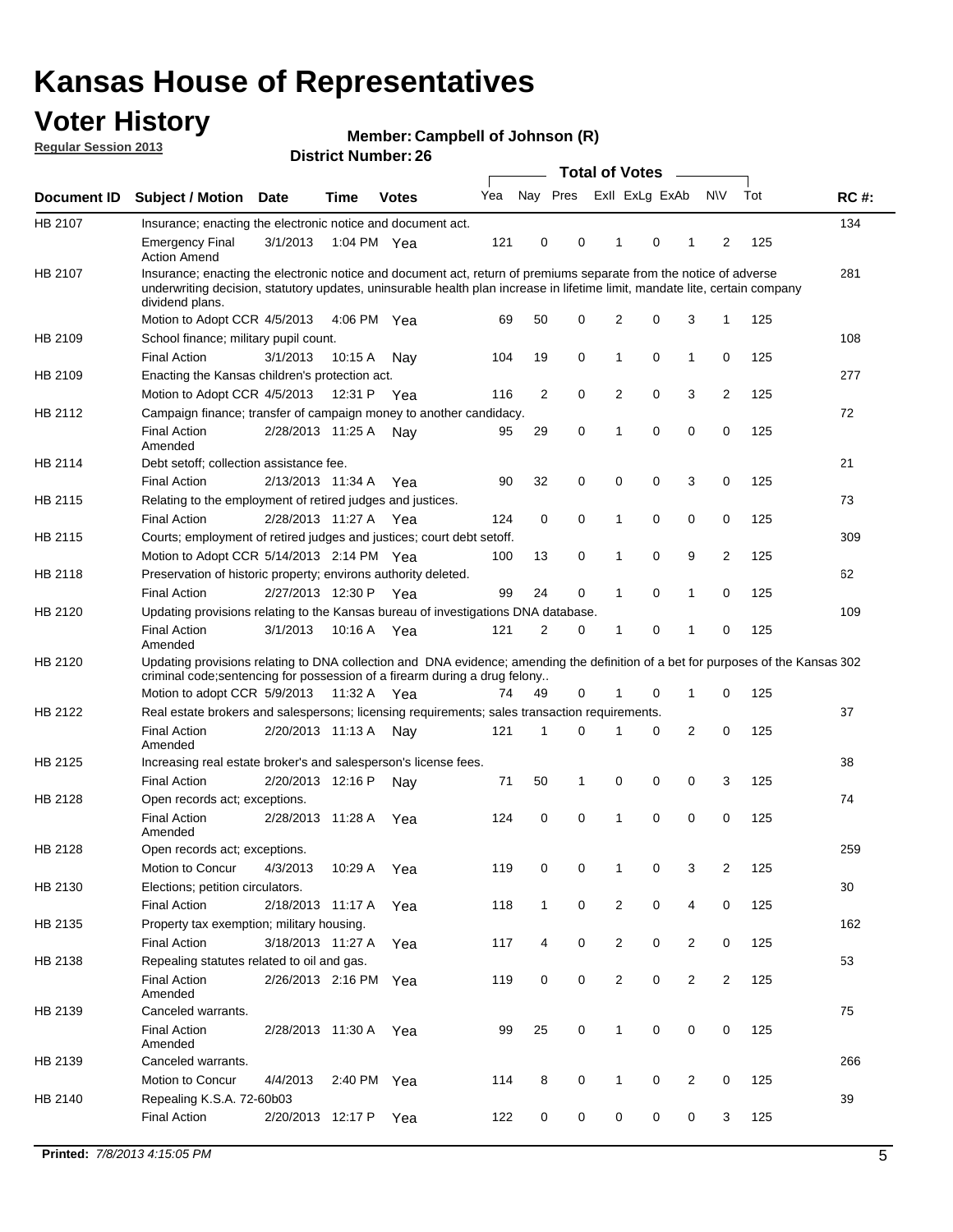## **Voter History**

**Member: Campbell of Johnson (R)** 

**Regular Session 2013**

|             |                                                                                                                                                                              |                                   |             | וסוטנו וענווווטקו. בע |                             |             |          | Total of Votes – |          |                |           |            |             |
|-------------|------------------------------------------------------------------------------------------------------------------------------------------------------------------------------|-----------------------------------|-------------|-----------------------|-----------------------------|-------------|----------|------------------|----------|----------------|-----------|------------|-------------|
| Document ID | Subject / Motion Date                                                                                                                                                        |                                   | <b>Time</b> | <b>Votes</b>          | Yea Nay Pres ExII ExLg ExAb |             |          |                  |          |                | <b>NV</b> | Tot        | <b>RC#:</b> |
| HB 2141     | Repealer; elections process for certain unified school districts.<br><b>Final Action</b>                                                                                     | 2/14/2013 11:23 A Yea             |             |                       | 123                         | 0           | 0        | 0                | 0        | 1              | 1         | 125        | 24          |
| HB 2142     | Certain educational statutes concerning USD land transfers and higher education loan and grant programs.<br><b>Final Action</b>                                              | 2/20/2013 12:19 P Yea             |             |                       | 122                         | 0           | 0        | $\Omega$         | 0        | $\Omega$       | 3         | 125        | 40          |
| HB 2143     | Repealing outdated provisions relating to the purchase of certain real estate by the department of corrections.<br><b>Final Action</b>                                       | 2/20/2013 11:09 A Yea             |             |                       | 122                         | 0           | 0        |                  | 0        | 2              | 0         | 125        | 34          |
| HB 2144     | Repealing unnecessary statutes relating to juveniles.<br><b>Final Action</b>                                                                                                 | 2/28/2013 11:32 A Yea             |             |                       | 124                         | $\mathbf 0$ | 0        | 1                | 0        | $\Omega$       | 0         | 125        | 76          |
| HB 2145     | Repealing K.S.A. 75-5028; concerning the sale of real estate by the secretary of transportation.<br><b>Final Action</b>                                                      | 2/20/2013 11:11 A Yea             |             |                       | 122                         | 0           | $\Omega$ |                  | $\Omega$ | $\overline{2}$ | 0         | 125        | 35          |
| HB 2146     | Repealing the cancer drug repository program K.S.A. 2012 Supp. 65-1664 through 65-1667 and amending K.S.A. 2012 Supp. 77<br>65-1636.<br><b>Final Action</b>                  | 2/28/2013 11:33 A                 |             | Yea                   | 124                         | 0           | 0        |                  | 0        | 0              | 0         | 125        |             |
| HB 2147     | Repealer; use of metric system on certain road signs and markers, moving of heavy vehicles on bridges or culverts, interstate 94<br>bridges.                                 |                                   |             |                       |                             |             |          |                  |          |                |           |            |             |
| HB 2148     | <b>Final Action</b><br>Repealers; postsecondary education scholarship provisions.<br><b>Final Action</b>                                                                     | 3/1/2013<br>2/20/2013 12:21 P Yea |             | 9:52 AM Yea           | 123<br>106                  | 0<br>16     | 0<br>0   | 0                | 0<br>0   | 1<br>0         | 0<br>3    | 125<br>125 | 41          |
| HB 2149     | Repealers; postsecondary education student loans and tuition grants.<br><b>Final Action</b>                                                                                  | 2/20/2013 12:22 P                 |             | Yea                   | 108                         | 14          | 0        | 0                | 0        | 0              | 3         | 125        | 42          |
| HB 2149     | Repealing a \$500,000 transfer from highway patrol training center fund to the state general fund.<br>Motion to Concur                                                       | 5/23/2013 10:22 A ExAb            |             |                       | 113                         | 0           | 0        | 1                | 0        | 8              | 3         | 125        | 314         |
| HB 2150     | Repealers; workforce development loan program act.<br><b>Final Action</b>                                                                                                    | 2/28/2013 11:34 A Yea             |             |                       | 94                          | 30          | 0        | 1                | $\Omega$ | 0              | 0         | 125        | 78          |
| HB 2150     | Senate Substitute for HB 2150 by Committee on Commerce--Concerning the Kansas employment first oversight commission.<br>Motion to Concur                                     | 4/4/2013 2:44 PM Yea              |             |                       | 110                         | 12          | 0        | 1                | 0        | 2              | 0         | 125        | 267         |
| HB 2151     | Repealers; report on medically underserved areas of the state.<br><b>Final Action</b>                                                                                        | 2/27/2013 12:31 P                 |             | Yea                   | 123                         | 0           | 0        | 1                | 0        | 1              | 0         | 125        | 63          |
| HB 2152     | Repealer: uniform land sales practices act.<br><b>Final Action</b>                                                                                                           | 2/20/2013 11:12 A                 |             | Yea                   | 122                         | 0           | 0        | 1                | 0        | 2              | 0         | 125        | 36          |
| HB 2153     | Unused medications act; dontating entities.<br><b>Final Action</b>                                                                                                           | 2/27/2013 12:33 P                 |             | Yea                   | 123                         | 0           | 0        | 1                | 0        | 1              | 0         | 125        | 64          |
| HB 2154     | Amended<br>Senate Substitute for HB 2154 by Committee on Public Health and Welfare--Cosmetology; relating to licensure and renewal of 31<br>persons, salons and clinics.     |                                   |             |                       |                             |             |          |                  |          |                |           |            |             |
|             | Final Action<br>Amended                                                                                                                                                      | 2/18/2013 11:19 A Yea             |             |                       | 119                         | 0           | 0        | 2                | 0        | 4              | 0         | 125        |             |
| HB 2155     | Cosmetology; relating to licensure and renewal.<br><b>Final Action</b><br>Amended                                                                                            | 2/18/2013 11:21 A Yea             |             |                       | 119                         | 0           | 0        | 2                | 0        | 4              | 0         | 125        | 32          |
| HB 2156     | Repealers; school finance; area vocational school fund; local effort as applied to U.S.D. No. 450<br><b>Final Action</b>                                                     | 2/20/2013 12:23 P                 |             | Yea                   | 122                         | 0           | 0        | 0                | 0        | 0              | 3         | 125        | 43          |
| HB 2160     | Quality care assessment on skilled nursing care facilities.<br><b>Final Action</b>                                                                                           | 3/7/2013                          | 12:13 P     | Nay                   | 100                         | 21          | 0        | 1                | 0        | 3              | 0         | 125        | 144         |
| HB 2162     | Prohibition on use of state appropriated moneys to lobby relating to gun control at federal, state and local ogvernment level.<br><b>Final Action</b><br>Amended             | 2/28/2013 11:36 A Yea             |             |                       | 120                         | 4           | 0        | 1                | 0        | 0              | 0         | 125        | 79          |
| HB 2162     | Prohibition on use of state appropriated moneys to lobby at federal, state and local government levels relating to gun control.<br>Motion to adopt CCR 5/21/2013 2:52 PM Yea |                                   |             |                       | 83                          | 28          | 0        | 1                | 0        | 13             | 0         | 125        | 312         |
| HB 2163     | Relating to garnishment proceedings.<br><b>Final Action</b>                                                                                                                  | 2/28/2013 11:37 A                 |             | Yea                   | 124                         | 0           | 0        | 1                | 0        | 0              | 0         | 125        | 80          |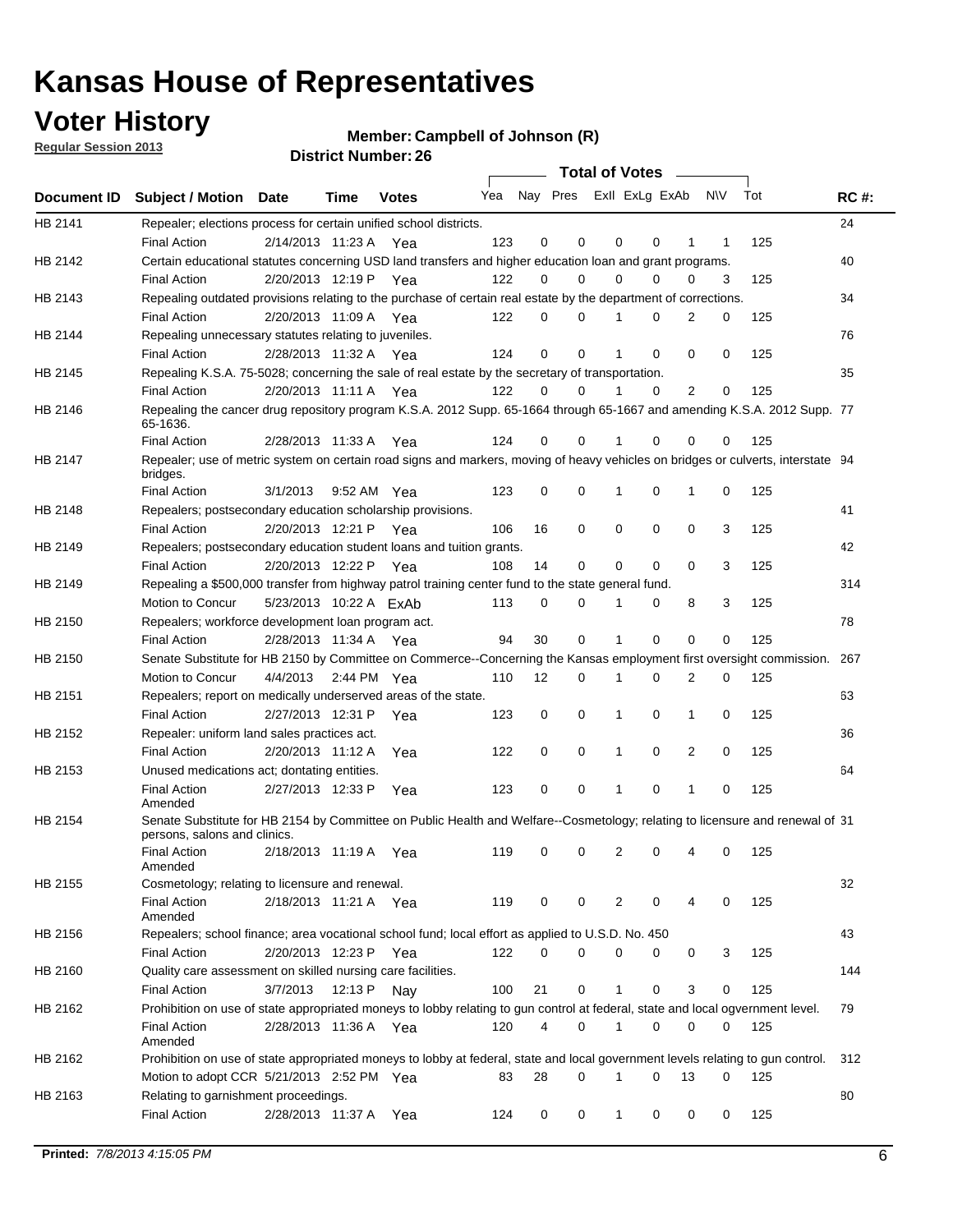## **Voter History**

**Regular Session 2013**

#### **Member: Campbell of Johnson (R)**

|                    |                                                                                                                                                                                                                                    |                       |             | וסוווטג וזעווווערו. בע |              |              |          | <b>Total of Votes</b> |          | $\sim$ |                |     |             |
|--------------------|------------------------------------------------------------------------------------------------------------------------------------------------------------------------------------------------------------------------------------|-----------------------|-------------|------------------------|--------------|--------------|----------|-----------------------|----------|--------|----------------|-----|-------------|
| <b>Document ID</b> | <b>Subject / Motion Date</b>                                                                                                                                                                                                       |                       | Time        | <b>Votes</b>           | Yea Nay Pres |              |          | Exll ExLg ExAb        |          |        | <b>NV</b>      | Tot | <b>RC#:</b> |
| HB 2164            | Relating to jurors; information disqualifying prospective juror from jury service.                                                                                                                                                 |                       |             |                        |              |              |          |                       |          |        |                |     | 47          |
|                    | <b>Final Action</b><br>Amended                                                                                                                                                                                                     | 2/25/2013 12:12 P     |             | Nav                    | 75           | 45           | 0        | 0                     | 0        | 0      | 5              | 125 |             |
| HB 2164            | Juries and grand juries.                                                                                                                                                                                                           |                       |             |                        |              |              |          |                       |          |        |                |     | 284         |
|                    | Motion to Adopt CCR 4/5/2013                                                                                                                                                                                                       |                       | 5:53 PM Yea |                        | 92           | 28           | 0        | 2                     | 0        | 2      | $\mathbf{1}$   | 125 |             |
| HB 2166            | Sub HB 2166 by Committee on Judiciary -- Relating to the medical assistance recovery program.                                                                                                                                      |                       |             |                        |              |              |          |                       |          |        |                |     | 165         |
|                    | Final Action Sub Bill 3/19/2013 10:34 A Yea<br>Amended                                                                                                                                                                             |                       |             |                        | 112          | 11           | 0        | 1                     | 0        | 1      | 0              | 125 |             |
| HB 2167            | Establishing Native American legislative day at the capitol.                                                                                                                                                                       |                       |             |                        |              |              |          |                       |          |        |                |     | 54          |
|                    | <b>Final Action</b>                                                                                                                                                                                                                | 2/26/2013 2:17 PM Yea |             |                        | 119          | 0            | 0        | 2                     | 0        | 2      | 2              | 125 |             |
| HB 2167            | Senate Substitute for HB 2167 by Committee on Federal and State Affairs -- Concerning fireworks; regulations thereof.                                                                                                              |                       |             |                        |              |              |          |                       |          |        |                |     | 261         |
|                    | Motion to Concur                                                                                                                                                                                                                   | 4/4/2013              | 11:11 A Yea |                        | 100          | 23           | 0        | 1                     | 0        | 1      | 0              | 125 |             |
| HB 2169            | Allowing for proceedings to determine final disposition of prisoner's pending probation revocations.                                                                                                                               |                       |             |                        |              |              |          |                       |          |        |                |     | 49          |
|                    | <b>Final Action</b>                                                                                                                                                                                                                | 2/26/2013 2:10 PM Yea |             |                        | 119          | 0            | 0        | 0                     | 0        | 0      | 6              | 125 |             |
| HB 2170            | Concerning sentencing dispositions, probation and postrelease supervision.                                                                                                                                                         |                       |             |                        |              |              |          |                       |          |        |                |     | 110         |
|                    | <b>Final Action</b><br>Amended                                                                                                                                                                                                     | 3/1/2013              | 10:23 A Yea |                        | 79           | 44           | 0        | 1                     | 0        | 1      | 0              | 125 |             |
| HB 2170            | Concerning sentencing dispositions, probation and postrelease supervision.                                                                                                                                                         |                       |             |                        |              |              |          |                       |          |        |                |     | 256         |
|                    | Motion to Concur                                                                                                                                                                                                                   | 4/1/2013              | 10:54 A     | Yea                    | 75           | 44           | 0        | 1                     | 0        | 2      | 3              | 125 |             |
| HB 2172            | Cemeteries; cemetery corporations and cemetery merchandise.                                                                                                                                                                        |                       |             |                        |              |              |          |                       |          |        |                |     | 81          |
|                    | <b>Final Action</b><br>Amended                                                                                                                                                                                                     | 2/28/2013 11:38 A Yea |             |                        | 124          | 0            | $\Omega$ | 1                     | $\Omega$ | 0      | 0              | 125 |             |
| HB 2176            | The Eisenhower foundation license plate.                                                                                                                                                                                           |                       |             |                        |              |              |          |                       |          |        |                |     | 57          |
|                    | <b>Final Action</b>                                                                                                                                                                                                                | 2/27/2013 12:11 P     |             | Yea                    | 112          | 11           | 0        | 0                     | 0        |        | 1              | 125 |             |
| HB 2177            | Relating to motor carriers; concerning safety rules and regulations; certificates of convenience and necessity; transportation of 55<br>certain materials.                                                                         |                       |             |                        |              |              |          |                       |          |        |                |     |             |
|                    | <b>Final Action</b><br>Amended                                                                                                                                                                                                     | 2/26/2013 2:18 PM Yea |             |                        | 119          | 0            | 0        | 2                     | 0        | 2      | $\overline{2}$ | 125 |             |
| HB 2179            | Amending the secretary of labor's role of taking assignment of wage claims.                                                                                                                                                        |                       |             |                        |              |              |          |                       |          |        |                |     | 111         |
|                    | <b>Final Action</b><br>Amended                                                                                                                                                                                                     | 3/1/2013              | 10:24 A Yea |                        | 87           | 36           | 0        | 1                     | $\Omega$ |        | 0              | 125 |             |
| HB 2181            | Authorizing licensing bodies to accept certain online distance education courses towards licensure for military service member 55<br>applicants                                                                                    |                       |             |                        |              |              |          |                       |          |        |                |     |             |
|                    | <b>Final Action</b>                                                                                                                                                                                                                | 2/27/2013 12:34 P     |             | Yea                    | 123          | 0            | 0        | 1                     | 0        | 1      | 0              | 125 |             |
| HB 2182            | Relating to grand juries.                                                                                                                                                                                                          |                       |             |                        |              |              |          |                       |          |        |                |     | 152         |
|                    | <b>Final Action</b><br>Amended                                                                                                                                                                                                     | 3/13/2013 11:20 A     |             | Yea                    | 100          | 24           | 0        | 0                     | 0        | 1      | 0              | 125 |             |
| HB 2183            | Substitute HB 2183 by Committee on Health and Human Services - - designation and control of infectious and contagious<br>diseases.                                                                                                 |                       |             |                        |              |              |          |                       |          |        |                |     | 112         |
|                    | Final Action Sub Bill 3/1/2013<br>Amended                                                                                                                                                                                          |                       |             | 10:26 A Yea            | 122          | $\mathbf{1}$ | 0        | 1                     | 0        | 1      | 0              | 125 |             |
| HB 2183            | Substitute HB 2183 by Committee on Health and Human Services -- department of health and environment statutory duties<br>and functions, infectious and contagious diseases, laboratory services, health information technology and |                       |             |                        |              |              |          |                       |          |        |                |     | 297         |
|                    | Motion to Adopt CCR 4/5/2013                                                                                                                                                                                                       |                       | 9:37 PM Yea |                        | 120          | 0            | 0        | 2                     | 0        | 2      | $\mathbf 1$    | 125 |             |
| HB 2185            | Consolidation of citites and counties; dual majority vote.                                                                                                                                                                         |                       |             |                        |              |              |          |                       |          |        |                |     | 113         |
|                    | <b>Final Action</b><br>Amended                                                                                                                                                                                                     | 3/1/2013              |             | 10:27 A Yea            | 119          | 4            | 0        | 1                     | 0        | 1      | 0              | 125 |             |
| HB 2193            | Public facilities; accessiblity standards for disabled persons.                                                                                                                                                                    |                       |             |                        |              |              |          |                       |          |        |                |     | 145         |
|                    | <b>Final Action</b>                                                                                                                                                                                                                | 3/7/2013              | 12:14 P     | Yea                    | 121          | 0            | 0        | 1                     | 0        | 3      | 0              | 125 |             |
| HB 2195            | Claims against the state; 2012 Joint Committee recommendations.                                                                                                                                                                    |                       |             |                        |              |              |          |                       |          |        |                |     | 146         |
|                    | <b>Final Action</b><br>Amended                                                                                                                                                                                                     | 3/7/2013              | 12:16 P Yea |                        | 110          | 10           | 0        | $\mathbf{1}$          | 0        | 3      | $\mathbf{1}$   | 125 |             |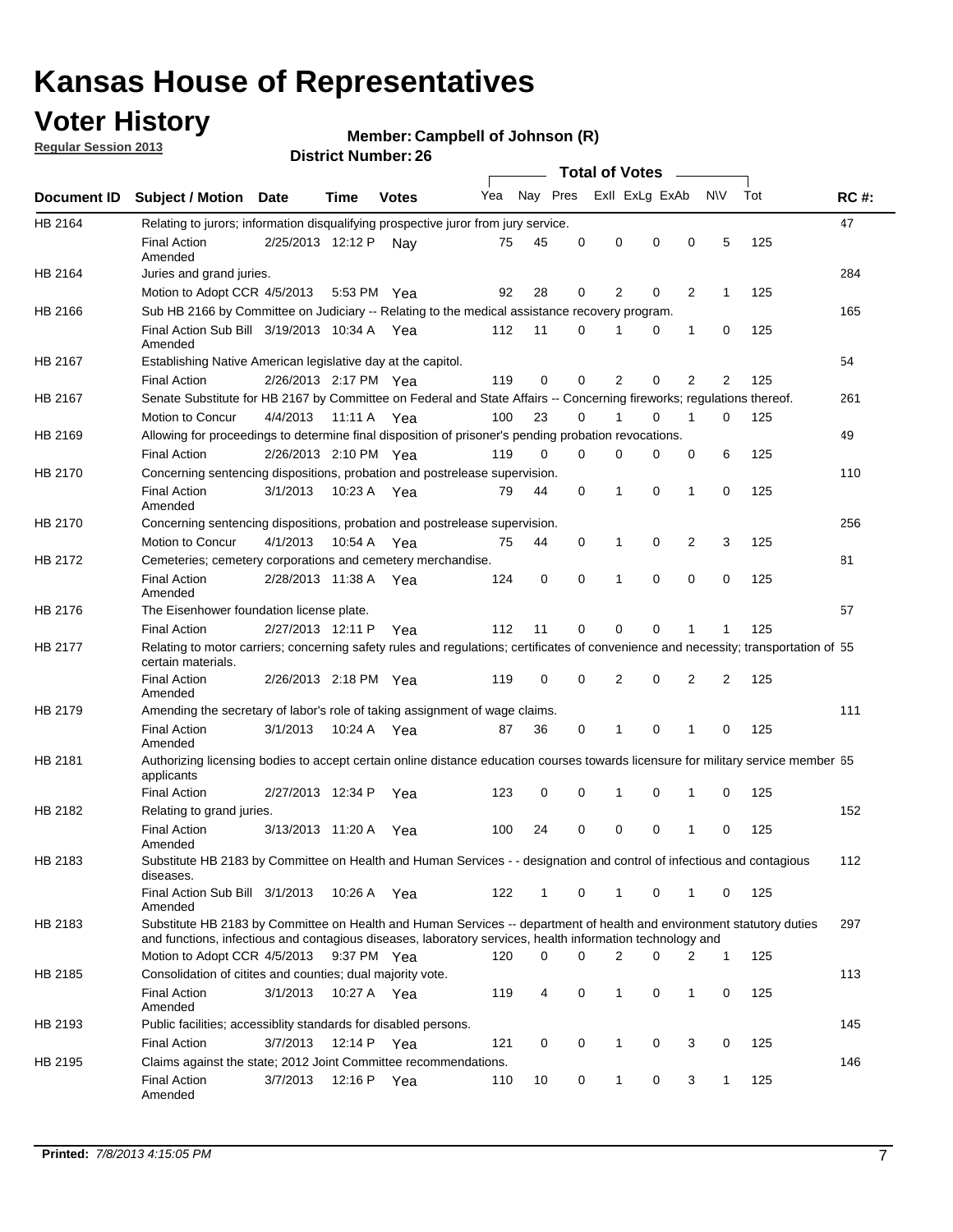## **Voter History**

**Member: Campbell of Johnson (R)** 

**Regular Session 2013**

|                |                                                                                                                                                                             |                       |             |              |     |          |          | <b>Total of Votes</b> |   |              |            |     |             |
|----------------|-----------------------------------------------------------------------------------------------------------------------------------------------------------------------------|-----------------------|-------------|--------------|-----|----------|----------|-----------------------|---|--------------|------------|-----|-------------|
| Document ID    | <b>Subject / Motion Date</b>                                                                                                                                                |                       | Time        | <b>Votes</b> | Yea | Nay Pres |          | Exll ExLg ExAb        |   |              | <b>N/A</b> | Tot | <b>RC#:</b> |
| HB 2197        | Kansas state high school activities association; membership of board of directors and executive board.                                                                      |                       |             |              |     |          |          |                       |   |              |            |     | 249         |
|                | Emergency Final<br><b>Action Amend</b>                                                                                                                                      | 3/26/2013 8:46 PM     |             | Nav          | 69  | 53       | 0        |                       | 0 | 2            | 0          | 125 |             |
| HB 2199        | Second amendment protection act.                                                                                                                                            |                       |             |              |     |          |          |                       |   |              |            |     | 157         |
|                | <b>Final Action</b><br>Amended                                                                                                                                              | 3/14/2013 11:34 A     |             | Yea          | 94  | 29       | 0        | 0                     | 0 | 2            | 0          | 125 |             |
| HB 2199        | Senate Substitute for HB 2199 by Committee on Federal and State Affairs--Secretary of Administration; successor; diretor of                                                 |                       |             |              |     |          |          |                       |   |              |            |     | 313         |
|                | accounts and reports; certain rules and regulations; Kansas liguor control act.                                                                                             |                       |             |              |     |          |          |                       |   |              |            |     |             |
|                | Motion to adopt CCR 5/22/2013 2:17 PM Yea                                                                                                                                   |                       |             |              | 89  | 23       | 0        | 1                     | 0 | 12           | 0          | 125 |             |
| HB 2200        | Executive chief information technology officer; office of information tehcnology services.                                                                                  |                       |             |              |     |          |          |                       |   |              |            |     | 114         |
|                | <b>Final Action</b><br>Amended                                                                                                                                              | 3/1/2013              | 10:28 A     | Yea          | 121 | 2        | 0        | 1                     | 0 | 1            | 0          | 125 |             |
| HB 2201        | Telecommunications; regulation by the state corporation commission and distributions from the Kansas universal service<br>fund.                                             |                       |             |              |     |          |          |                       |   |              |            |     | 33          |
|                | <b>Final Action</b><br>Amended                                                                                                                                              | 2/18/2013 11:24 A     |             | Yea          | 118 | 1        | 0        | 2                     | 0 | 4            | 0          | 125 |             |
| HB 2201        | Telecommunications; regulation by the state corporation commission and distributions from the Kansas universal service<br>fund.                                             |                       |             |              |     |          |          |                       |   |              |            |     | 278         |
|                | Motion to Adopt CCR 4/5/2013                                                                                                                                                |                       | 12:57 P     | Yea          | 99  | 20       | 0        | 2                     | 0 | 3            | 1          | 125 |             |
| HB 2202        | Providing automatic relief from certain motor carrier restrictions upon the governor's declaration of emergency.                                                            |                       |             |              |     |          |          |                       |   |              |            |     | 44          |
|                | <b>Final Action</b><br>Amended                                                                                                                                              | 2/20/2013 12:25 P     |             | Yea          | 122 | 0        | 0        | 0                     | 0 | 0            | 3          | 125 |             |
| HB 2203        | Relating to exercise of religion.                                                                                                                                           |                       |             |              |     |          |          |                       |   |              |            |     | 115         |
|                | <b>Final Action</b><br>Amended                                                                                                                                              | 3/1/2013              | 10:31 A     | Yea          | 109 | 14       | 0        | 1                     | 0 | 1            | 0          | 125 |             |
| HB 2203        | Relating to exercise of religion.                                                                                                                                           |                       |             |              |     |          |          |                       |   |              |            |     | 200         |
|                | Motion to Concur                                                                                                                                                            | 3/25/2013 9:41 AM     |             | Yea          | 109 | 12       | 0        | 2                     | 0 | 2            | 0          | 125 |             |
| HB 2204        | Relating to redemption of real property.                                                                                                                                    |                       |             |              |     |          |          |                       |   |              |            |     | 116         |
|                | <b>Final Action</b><br>Amended                                                                                                                                              | 3/1/2013              | 10:32 A     | Yea          | 123 | 0        | 0        | 1                     | 0 | 1            | 0          | 125 |             |
| HB 2204        | Extending the judicial branch surcharge for two years.                                                                                                                      |                       |             |              |     |          |          |                       |   |              |            |     | 308         |
|                | Motion to adopt CCR 5/13/2013 10:38 A                                                                                                                                       |                       |             | Yea          | 121 | 1        | 0        | 0                     | 0 | 3            | 0          | 125 |             |
| HB 2205        | Adoption hearings; time and waiver of notice.                                                                                                                               |                       |             |              |     |          |          |                       |   |              |            |     | 117         |
|                | <b>Final Action</b><br>Amended                                                                                                                                              | 3/1/2013              | 10:33 A Yea |              | 123 | 0        | 0        | 1                     | 0 | 1            | 0          | 125 |             |
| HB 2207        | Substitute HB 2207 by Committee on Agriculture and Natural Resources--Amending provisions relating to the regulation and<br>certification of animal feeding facilities.     |                       |             |              |     |          |          |                       |   |              |            |     | 56          |
|                | Final Action Sub Bill 2/26/2013 2:20 PM Yea                                                                                                                                 |                       |             |              | 119 | 0        | 0        | 2                     | 0 | 2            | 2          | 125 |             |
| <b>HB 2207</b> | Substitute HB 2207 by Committee on Agriculture and Natural Resources--Amending provisions relating to the regulation and 257<br>certification of animal feeding facilities. |                       |             |              |     |          |          |                       |   |              |            |     |             |
|                | Motion to Concur                                                                                                                                                            | 4/1/2013 2:23 PM Yea  |             |              | 119 | 0        | 0        | 1                     | 0 | 3            | 2          | 125 |             |
| HB 2209        | Amendments to the Kansas offender registration act.                                                                                                                         |                       |             |              |     |          |          |                       |   |              |            |     | 66          |
|                | <b>Final Action</b><br>Amended                                                                                                                                              | 2/27/2013 12:35 P Yea |             |              | 123 | 0        | 0        | $\mathbf{1}$          | 0 | $\mathbf{1}$ | 0          | 125 |             |
| HB 2210        | Elections; change of party affiliation.                                                                                                                                     |                       |             |              |     |          |          |                       |   |              |            |     | 132         |
|                | <b>Emergency Final</b><br><b>Action Amend</b>                                                                                                                               | 3/1/2013              | 1:02 PM Nay |              | 72  | 49       | 0        |                       | 0 | 1            | 2          | 125 |             |
| HB 2212        | Concerning the requirements to receiving a service grant through the veterans claims assistance program.                                                                    |                       |             |              |     |          |          |                       |   |              |            |     | 118         |
|                | Final Action                                                                                                                                                                | 3/1/2013              | 10:34 A Yea |              | 123 | 0        | 0        | $\mathbf{1}$          | 0 | 1            | 0          | 125 |             |
| HB 2213        | Member elections and retirement benefit determinations and one-time payments under KPERS act of 2015.                                                                       |                       |             |              |     |          |          |                       |   |              |            |     | 27          |
|                | <b>Final Action</b><br>Amended                                                                                                                                              | 2/15/2013 11:19 A Yea |             |              | 115 | 0        | 0        | 2                     | 2 | 3            | 3          | 125 |             |
| HB 2213        | Member elections and retirement benefit determinations and one-time payments under KPERS act of 2015.                                                                       |                       |             |              |     |          |          |                       |   |              |            |     | 311         |
|                | Motion to adopt CCR 5/20/2013 2:11 PM Yea                                                                                                                                   |                       |             |              | 104 | $\Omega$ | $\Omega$ | 1                     | 0 | 16           | 4          | 125 |             |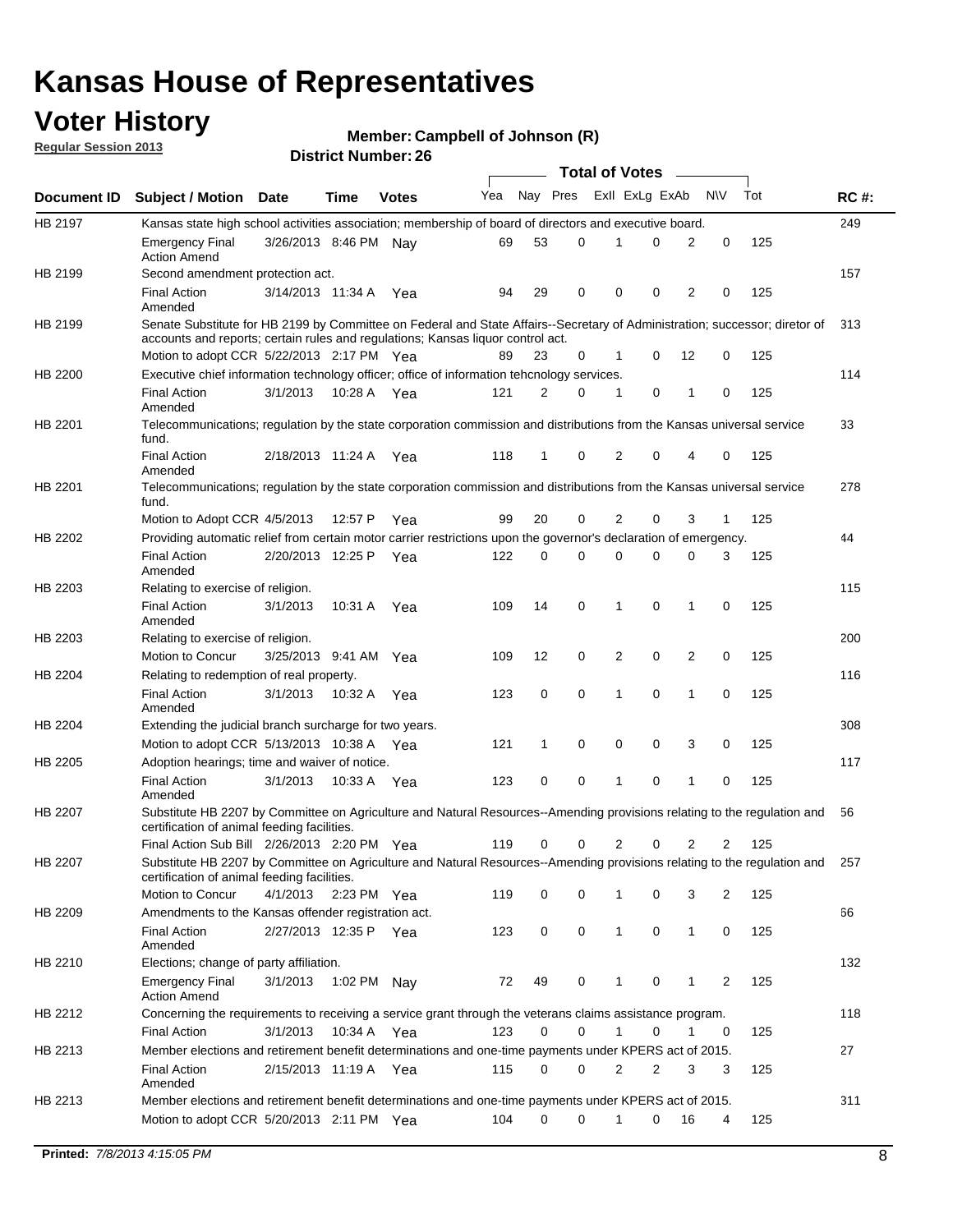## **Voter History**

**Member: Campbell of Johnson (R)** 

**Regular Session 2013**

|                    |                                                                                                                                                                                                       |                       |             | PIJU IVI INUIIIVU . LV |     |              |          | <b>Total of Votes</b> |                         | $\overline{\phantom{a}}$ |           |     |             |
|--------------------|-------------------------------------------------------------------------------------------------------------------------------------------------------------------------------------------------------|-----------------------|-------------|------------------------|-----|--------------|----------|-----------------------|-------------------------|--------------------------|-----------|-----|-------------|
| <b>Document ID</b> | <b>Subject / Motion</b>                                                                                                                                                                               | Date                  | Time        | <b>Votes</b>           | Yea |              |          |                       | Nay Pres Exll ExLg ExAb |                          | <b>NV</b> | Tot | <b>RC#:</b> |
| HB 2216            | Repealing certain joint committees and amending related statutes; amending the joint committees on special claims against<br>the state.                                                               |                       |             |                        |     |              |          |                       |                         |                          |           |     | 119         |
|                    | <b>Final Action</b><br>Amended                                                                                                                                                                        | 3/1/2013              | 10:36 A     | Nay                    | 91  | 32           | 0        | 1                     | 0                       | 1                        | 0         | 125 |             |
| HB 2216            | Repealing certain joint committees and amending related statutes; amending the joint committees on special claims against<br>the state.                                                               |                       |             |                        |     |              |          |                       |                         |                          |           |     | 323         |
|                    | Motion to adopt CCR 6/2/2013                                                                                                                                                                          |                       | 12:18 A     | Yea                    | 81  | 28           | 0        | 1                     | 0                       | 6                        | 9         | 125 |             |
| HB 2217            | Creating the crime of female genital mutilation and setting the penalty.                                                                                                                              |                       |             |                        |     |              |          |                       |                         |                          |           |     | 120         |
|                    | <b>Final Action</b><br>Amended                                                                                                                                                                        | 3/1/2013              |             | 10:37 A Yea            | 123 | 0            | 0        | 1                     | $\mathbf 0$             | $\mathbf{1}$             | 0         | 125 |             |
| HB 2218            | Driving under the influence of alcohol or drugs; tests; implied consent; administrative hearings.                                                                                                     |                       |             |                        |     |              |          |                       |                         |                          |           |     | 82          |
|                    | <b>Final Action</b>                                                                                                                                                                                   | 2/28/2013 11:40 A Yea |             |                        | 124 | 0            | 0        | 1                     | $\Omega$                | 0                        | 0         | 125 |             |
| HB 2218            | Driving under the influence of alcohol or drugs; boating under the influence of alcohol or drugs; tests; implied consent;<br>administrative hearings; aggravated battery DUI.                         |                       |             |                        |     |              |          |                       |                         |                          |           |     | 303         |
|                    | Motion to adopt CCR 5/9/2013                                                                                                                                                                          |                       | 11:46 A Yea |                        | 120 | 2            | 0        | 1                     | 0                       | 1                        | 1         | 125 |             |
| HB 2221            | Enacting the equal access act; school employees; professional employees organization.                                                                                                                 |                       |             |                        |     |              |          |                       |                         |                          |           |     | 83          |
|                    | <b>Final Action</b>                                                                                                                                                                                   | 2/28/2013 11:42 A     |             | Nav                    | 71  | 53           | 0        | 1                     | 0                       | 0                        | 0         | 125 |             |
| HB 2222            | School districts; bullying policies.<br><b>Emergency Final</b>                                                                                                                                        | 3/1/2013              |             | 1:13 PM Yea            | 119 | $\mathbf{1}$ | 1        | 1                     | 0                       | $\mathbf{1}$             | 2         | 125 | 141         |
|                    | <b>Action Amend</b>                                                                                                                                                                                   |                       |             |                        |     |              |          |                       |                         |                          |           |     |             |
| HB 2228            | Decreased employer payments to group insurance reserve fund for KPERS plan of death and long-term disability benefits<br>during fiscal years 2014 and 2015.                                           |                       |             |                        |     |              |          |                       |                         |                          |           |     | 28          |
|                    | <b>Final Action</b><br>Amended                                                                                                                                                                        | 2/15/2013 11:21 A Yea |             |                        | 115 | 0            | 0        | 2                     | 2                       | 3                        | 3         | 125 |             |
| HB 2231            | Substitute HB 2231 by Committee on Appropriations - Appropriations for FY 2014, FY 2015, FY 2016, FY 2017 and FY 2018<br>for various state agencies; capital improvement projects.                    |                       |             |                        |     |              |          |                       |                         |                          |           |     | 177         |
|                    | Final Action Sub Bill 3/20/2013 10:29 A Yea<br>Amended                                                                                                                                                |                       |             |                        | 68  | 55           | 0        |                       | 0                       | 1                        | 0         | 125 |             |
| HB 2234            | Contracts between the Kansas turnpike authority and the Kansas department of transportation.                                                                                                          |                       |             |                        |     |              |          |                       |                         |                          |           |     | 151         |
|                    | <b>Final Action</b><br>Amended                                                                                                                                                                        | 3/11/2013 11:16 A Yea |             |                        | 81  | 41           | $\Omega$ | 0                     | 1                       | $\overline{2}$           | 0         | 125 |             |
| HB 2234            | Naming the secretary of transportation as the director of operations of the Kansas turnpike authority; pertaining to certain<br>contracts between the authority and the department of transportation. |                       |             |                        |     |              |          |                       |                         |                          |           |     | 299         |
|                    | Motion to Adopt CCR 4/5/2013                                                                                                                                                                          |                       | 10:12 P     | Yea                    | 76  | 44           | 0        | 2                     | 0                       | 2                        | 1         | 125 |             |
| HB 2244            | Taxation of watercraft.<br><b>Emergency Final</b>                                                                                                                                                     | 3/26/2013 8:49 PM Yea |             |                        | 107 | 15           | 0        | 1                     | 0                       | 2                        | 0         | 125 | 250         |
|                    | <b>Action Amend</b>                                                                                                                                                                                   |                       |             |                        |     |              |          |                       |                         |                          |           |     |             |
| HB 2249            | City annexation of fire district land; double taxation; refund.                                                                                                                                       |                       |             |                        |     |              |          |                       |                         |                          |           |     | 121         |
|                    | Final Action 3/1/2013 10:39 A Yea<br>Amended                                                                                                                                                          |                       |             |                        | 101 | 22           | 0        | $\mathbf{1}$          | 0                       | $\mathbf{1}$             | 0         | 125 |             |
| HB 2249            | Certain property issues; fire districts; historic preservation; solid waste.                                                                                                                          |                       |             |                        |     |              |          |                       |                         |                          |           |     | 310         |
|                    | Motion to Adopt CCR 5/17/2013 10:25 A Nav                                                                                                                                                             |                       |             |                        | 92  | 18           | 0        | 1                     | 0                       | 14                       | 0         | 125 |             |
| HB 2252            | Eliminating the statute of limitations for prosecutions of rape and aggravated criminal sodomy.                                                                                                       |                       |             |                        |     |              |          |                       |                         |                          |           |     | 122         |
|                    | <b>Final Action</b><br>Amended                                                                                                                                                                        | 3/1/2013              |             | 10:40 A Yea            | 123 | 0            | 0        | 1                     | 0                       | $\mathbf{1}$             | 0         | 125 |             |
| HB 2253            | Abortion; prohibiting funding for abortion services; amending late-term abortion and woman's- right-to-know statutes.                                                                                 |                       |             |                        |     |              |          |                       |                         |                          |           |     | 178         |
|                    | <b>Final Action</b><br>Amended                                                                                                                                                                        | 3/20/2013 10:31 A Yea |             |                        | 92  | 31           | 0        | 1                     | 0                       | 1                        | 0         | 125 |             |
| HB 2253            | Abortion; prohibiting funding for abortion services; amending late-term abortion and woman's- right-to-know statutes.                                                                                 |                       |             |                        |     |              |          |                       |                         |                          |           |     | 301         |
|                    | Motion to Adopt CCR 4/5/2013                                                                                                                                                                          |                       |             | 10:34 P Yea            | 90  | 30           | 0        | 2                     | 0                       | 2                        | 1         | 125 |             |
| HB 2255            | Economic development; investments in telecommunications machinery and equipment.                                                                                                                      |                       |             |                        |     |              |          |                       |                         |                          |           |     | 142         |
|                    | EFA Sub Bill<br>Amended                                                                                                                                                                               | 3/1/2013              |             | 1:15 PM $Yea$          | 116 | 5            | 0        | 1                     | 0                       | 1                        | 2         | 125 |             |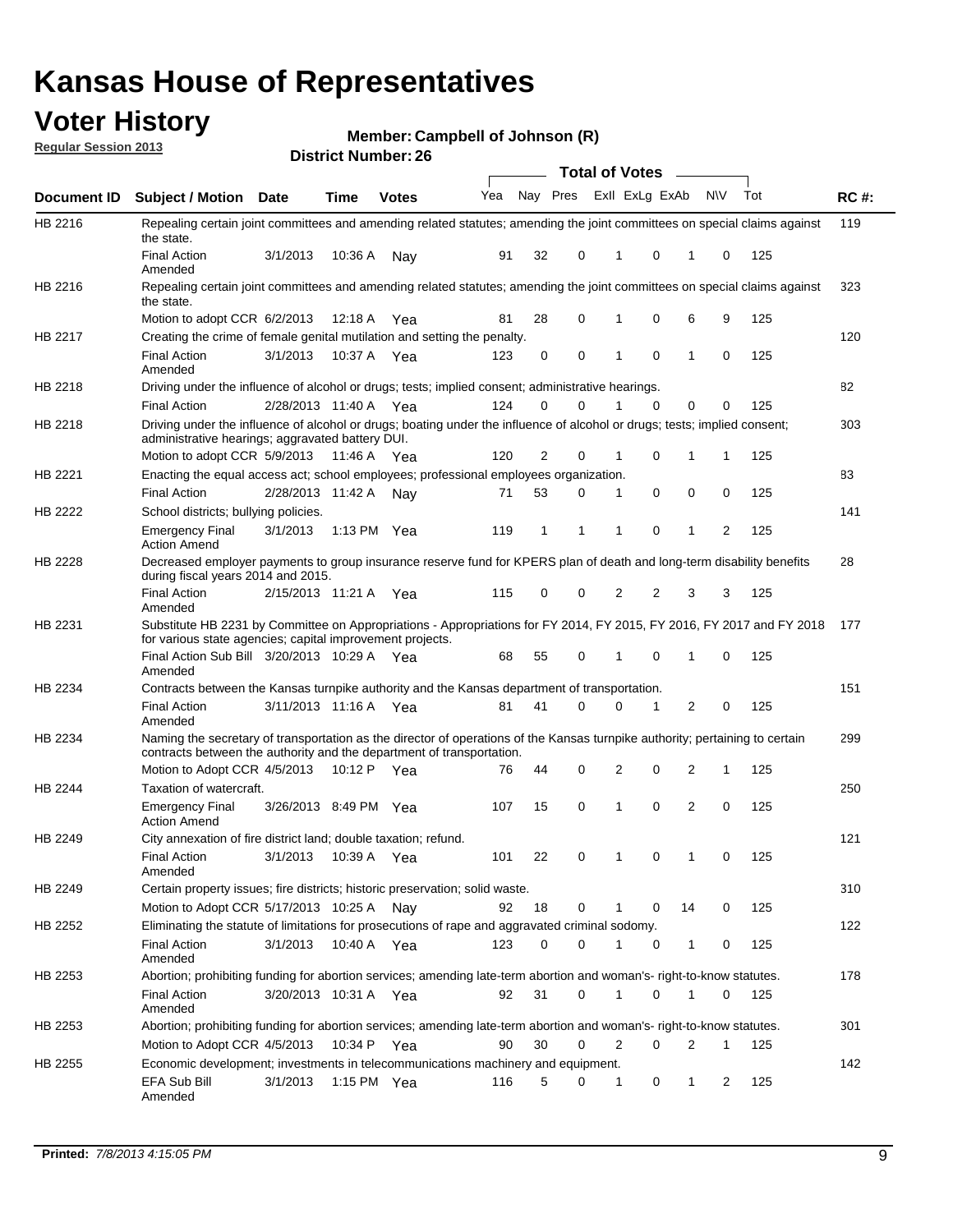## **Voter History**

**Member: Campbell of Johnson (R)** 

**Regular Session 2013**

|             |                                                                                                                                                                                       |                       |             |               |     |          |   | <b>Total of Votes</b> |              |                |                |     |             |
|-------------|---------------------------------------------------------------------------------------------------------------------------------------------------------------------------------------|-----------------------|-------------|---------------|-----|----------|---|-----------------------|--------------|----------------|----------------|-----|-------------|
| Document ID | <b>Subject / Motion</b>                                                                                                                                                               | <b>Date</b>           | Time        | <b>Votes</b>  | Yea | Nay Pres |   | Exll ExLg ExAb        |              |                | <b>NV</b>      | Tot | <b>RC#:</b> |
| HB 2259     | Domestic relations; relating to dissolution of marriage;                                                                                                                              |                       |             |               |     |          |   |                       |              |                |                |     | 58          |
|             | <b>Final Action</b>                                                                                                                                                                   | 2/27/2013 12:12 P     |             | Yea           | 123 | 0        | 0 |                       | 0            |                | 0              | 125 |             |
| HB 2261     | Authorizing the expenditure of unencumbered balances held by school district; removing the cap for contingency reserve<br>fund.                                                       |                       |             |               |     |          |   |                       |              |                |                |     | 48          |
|             | <b>Final Action</b><br>Amended                                                                                                                                                        | 2/25/2013 12:13 P     |             | Yea           | 120 | 0        | 0 | 0                     | 0            | 0              | 5              | 125 |             |
| HB 2261     | School districts; expenditure of unencumbered bala ces; removing the cap for contingency reserve fund; establishing celebrate 305<br>freedom week; bullying policies. ies.            |                       |             |               |     |          |   |                       |              |                |                |     |             |
|             | Motion to adopt CCR 5/9/2013                                                                                                                                                          |                       |             | 2:25 PM $Yea$ | 119 | 1        | 0 | 1                     | 0            | 4              | 0              | 125 |             |
| HB 2262     | Substitute HB 2262 by Committee on Appropriations - Amending the percentage amount that is deposited into the oil and gas 210<br>valuation depletion trust fund from 12.41% to 8.25%. |                       |             |               |     |          |   |                       |              |                |                |     |             |
|             | Final Action Sub Bill 3/26/2013 9:58 AM Yea                                                                                                                                           |                       |             |               | 96  | 23       | 0 |                       | 0            | 5              | 0              | 125 |             |
| HB 2267     | Income tax, credits, high performance incentive program; subtraction modifications, certain expenses related to living dinor<br>organ donations.                                      |                       |             |               |     |          |   |                       |              |                |                |     | 252         |
|             | <b>Emergency Final</b><br><b>Action Amend</b>                                                                                                                                         | 3/26/2013 8:52 PM Yea |             |               | 106 | 16       | 0 | 1                     | 0            | $\overline{2}$ | 0              | 125 |             |
| HB 2269     | John Bower memorial highway.                                                                                                                                                          |                       |             |               |     |          |   |                       |              |                |                |     | 84          |
|             | <b>Final Action</b><br>Amended                                                                                                                                                        | 2/28/2013 11:44 A     |             | Yea           | 114 | 10       | 0 | 1                     | 0            | 0              | 0              | 125 |             |
| HB 2272     | Exempting IRB-purchased property from property taxatin without state ownerhsip requirement.                                                                                           |                       |             |               |     |          |   |                       |              |                |                |     | 123         |
|             | <b>Final Action</b>                                                                                                                                                                   | 3/1/2013              |             | 10:41 A Yea   | 123 | 0        | 0 | 1                     | 0            | $\mathbf{1}$   | 0              | 125 |             |
| HB 2278     | Creating a penalty enhancement for the theft or burglary of a firearm.                                                                                                                |                       |             |               |     |          |   |                       |              |                |                |     | 135         |
|             | <b>Emergency Final</b><br><b>Action Amend</b>                                                                                                                                         | 3/1/2013              |             | 1:06 PM Yea   | 117 | 4        | 0 | 1                     | 0            | 1              | 2              | 125 |             |
| HB 2280     | School districts; establishing celebrate freedom week and related curriculum.                                                                                                         |                       |             |               |     |          |   |                       |              |                |                |     | 140         |
|             | <b>Emergency Final</b><br><b>Action Amend</b>                                                                                                                                         | 3/1/2013              | 1:12 PM Yea |               | 95  | 25       | 1 | $\mathbf 1$           | $\mathbf 0$  | 1              | 2              | 125 |             |
| HB 2294     | Kansas uniform securities act.                                                                                                                                                        |                       |             |               |     |          |   |                       |              |                |                |     | 124         |
|             | <b>Final Action</b>                                                                                                                                                                   | 3/1/2013              | 10:42 A     | Yea           | 123 | 0        | 0 | 1                     | 0            | 1              | 0              | 125 |             |
| HB 2296     | Campaign finance; permitted uses of campaign funds.                                                                                                                                   |                       |             |               |     |          |   |                       |              |                |                |     | 148         |
|             | <b>Final Action</b>                                                                                                                                                                   | 3/8/2013              |             | 11:12 A Yea   | 120 | 1        | 0 | 0                     | $\mathbf{1}$ | $\overline{2}$ | $\mathbf{1}$   | 125 |             |
| HB 2298     | Amending the crimes of interference with law enforcement and giving a false alarm.                                                                                                    |                       |             |               |     |          |   |                       |              |                |                |     | 136         |
|             | <b>Emergency Final</b><br>Action                                                                                                                                                      | 3/1/2013              |             | 1:07 PM Yea   | 121 | 0        | 0 | 1                     | 0            | 1              | $\overline{2}$ | 125 |             |
| HB 2302     | Relating to drug screening, criminal history record check and fingerprinting of certain persons and employees.                                                                        |                       |             |               |     |          |   |                       |              |                |                |     | 85          |
|             | <b>Final Action</b><br>Amended                                                                                                                                                        | 2/28/2013 11:45 A     |             | Yea           | 124 | 0        | 0 | 1                     | 0            | 0              | 0              | 125 |             |
| HB 2303     | Relating to drivier's license fees; driving under the influence equipment fund.                                                                                                       |                       |             |               |     |          |   |                       |              |                |                |     | 125         |
|             | <b>Final Action</b><br>Amended                                                                                                                                                        | 3/1/2013 10:44 A Yea  |             |               | 113 | 10       | 0 | $\mathbf{1}$          | 0            |                | 0              | 125 |             |
| HB 2305     | Kansas storage tank act and containment of underground storage tanks.                                                                                                                 |                       |             |               |     |          |   |                       |              |                |                |     | 126         |
|             | <b>Final Action</b>                                                                                                                                                                   | 3/1/2013              | 10:45 A     | Yea           | 123 | 0        | 0 | $\mathbf 1$           | 0            | $\mathbf{1}$   | 0              | 125 |             |
| HB 2305     | Kansas storage tank act and containment of underground storage tanks.                                                                                                                 |                       |             |               |     |          |   |                       |              |                |                |     | 197         |
|             | Motion to Concur                                                                                                                                                                      | 3/22/2013 11:36 A Yea |             |               | 119 | 0        | 0 | 2                     | 0            | 3              | $\mathbf{1}$   | 125 |             |
| HB 2311     | Increasing delinquent registration fees.                                                                                                                                              |                       |             |               |     |          |   |                       |              |                |                |     | 127         |
|             | <b>Final Action</b>                                                                                                                                                                   | 3/1/2013              | 10:50 A     | Nay           | 24  | 99       | 0 | 1                     | 0            | 1              | 0              | 125 |             |
| HB 2312     | Kansas uninsurable health insurance plan; increase in life time limit.<br><b>Final Action</b>                                                                                         | 3/1/2013              |             | 9:53 AM Yea   | 123 | 0        | 0 | $\mathbf 1$           | 0            | 1              | 0              | 125 | 95          |
| HB 2318     | Authorizing use of motorcycle headlamp modulation systems and side lamps.                                                                                                             |                       |             |               |     |          |   |                       |              |                |                |     | 128         |
|             | <b>Final Action</b><br>Amended                                                                                                                                                        | 3/1/2013              | 10:52 A Yea |               | 123 | 0        | 0 | 1                     | 0            | 1              | 0              | 125 |             |
| HB 2318     | Authorizing use of motorcycle headlamp modulation systems and side lamps.                                                                                                             |                       |             |               |     |          |   |                       |              |                |                |     | 201         |
|             | Motion to Concur                                                                                                                                                                      | 3/25/2013 9:44 AM Yea |             |               | 121 | 0        | 0 | $\overline{2}$        | 0            | $\overline{2}$ | 0              | 125 |             |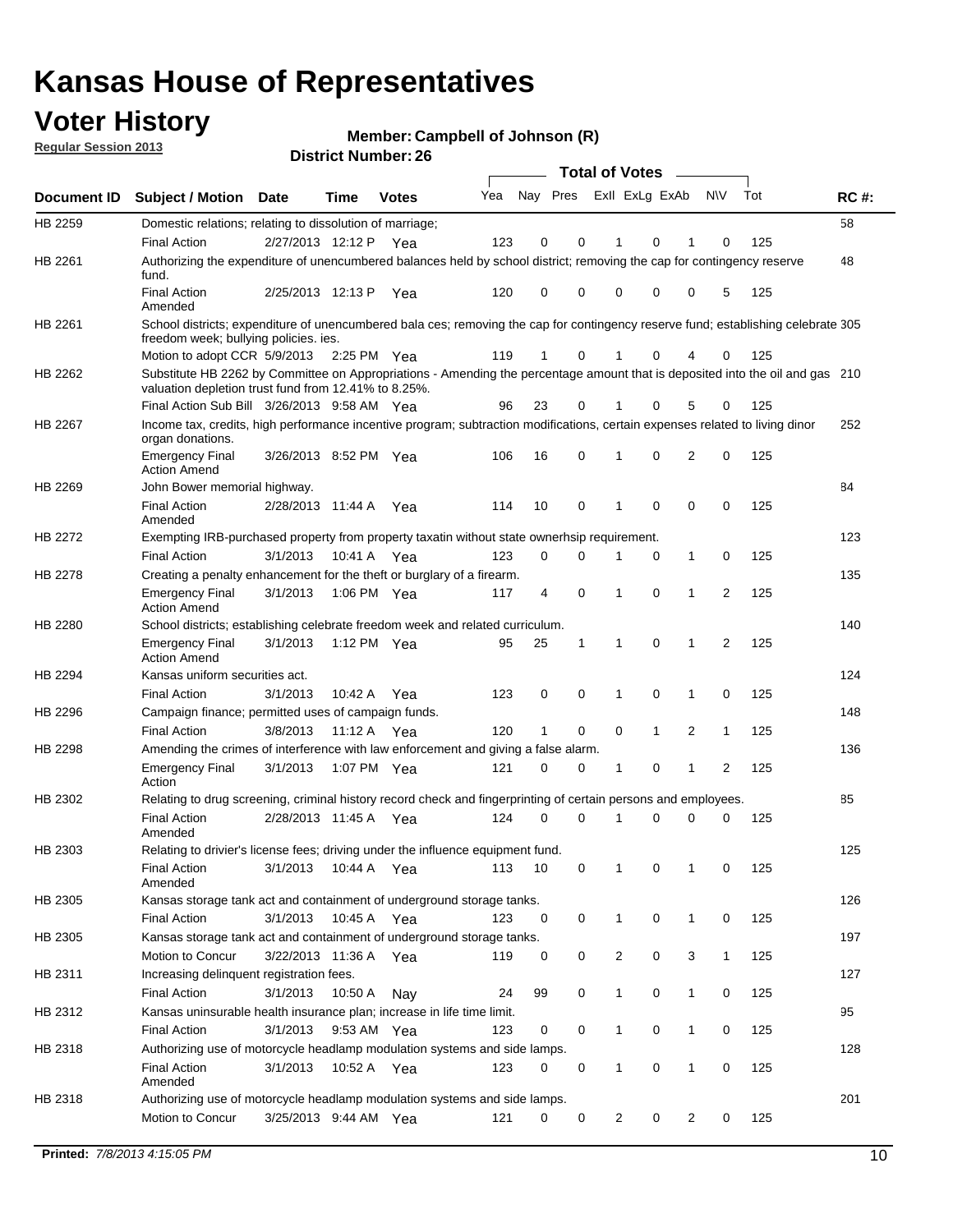## **Voter History**

**Regular Session 2013**

#### **Member: Campbell of Johnson (R)**

|             |                                                                                                                                                                                             |                       |                   |              |     |             |             | <b>Total of Votes</b> |   |                |           |     |             |
|-------------|---------------------------------------------------------------------------------------------------------------------------------------------------------------------------------------------|-----------------------|-------------------|--------------|-----|-------------|-------------|-----------------------|---|----------------|-----------|-----|-------------|
| Document ID | <b>Subject / Motion</b>                                                                                                                                                                     | Date                  | Time              | <b>Votes</b> | Yea | Nay Pres    |             | Exll ExLg ExAb        |   |                | <b>NV</b> | Tot | <b>RC#:</b> |
| HB 2319     | Creating the coalition of innovative districts act.                                                                                                                                         |                       |                   |              |     |             |             |                       |   |                |           |     | 149         |
|             | <b>Final Action</b><br>Amended                                                                                                                                                              | 3/8/2013              | 11:17 A           | Nav          | 74  | 47          | 0           | 0                     | 1 | 3              | 0         | 125 |             |
| HB 2319     | Creating the coalition of innovative districts act.                                                                                                                                         |                       |                   |              |     |             |             |                       |   |                |           |     | 279         |
|             | Motion to Adopt CCR 4/5/2013                                                                                                                                                                |                       | 1:03 PM Nay       |              | 71  | 47          | 0           | 2                     | 0 | 3              | 2         | 125 |             |
| HB 2322     | Relating to the division of health of the department of health and environment.                                                                                                             |                       |                   |              |     |             |             |                       |   |                |           |     | 86          |
|             | <b>Final Action</b><br>Amended                                                                                                                                                              | 2/28/2013 11:46 A Yea |                   |              | 118 | 6           | 0           | 1                     | 0 | 0              | 0         | 125 |             |
| HB 2326     | VoIP and IP enabled services.                                                                                                                                                               |                       |                   |              |     |             |             |                       |   |                |           |     | 129         |
|             | <b>Final Action</b><br>Amended                                                                                                                                                              | 3/1/2013              | 10:53 A           | Yea          | 123 | 0           | 0           | $\mathbf{1}$          | 0 | 1              | 0         | 125 |             |
| HB 2338     | Courts; docket fees.                                                                                                                                                                        |                       |                   |              |     |             |             |                       |   |                |           |     | 211         |
|             | <b>Final Action</b><br>Amended                                                                                                                                                              | 3/26/2013 10:00 A     |                   | Nav          | 67  | 52          | 0           | 1                     | 0 | 5              | 0         | 125 |             |
| HB 2339     | Allowing insurers to return premiums to a policyholder separate from the notice of an adverse underwriting decision.                                                                        |                       |                   |              |     |             |             |                       |   |                |           |     | 67          |
|             | <b>Final Action</b>                                                                                                                                                                         | 2/28/2013 11:16 A Yea |                   |              | 124 | 0           | 0           |                       | 0 | 0              | 0         | 125 |             |
| HB 2339     | Combining life insurance with certain additional health related riders, insurance agents-lines of insurance, health insurance for 287<br>certain firefighters and law enforcement officers. |                       |                   |              |     |             |             |                       |   |                |           |     |             |
|             | Motion to Adopt CCR 4/5/2013 7:15 PM Yea                                                                                                                                                    |                       |                   |              | 116 | 4           | 0           | 2                     | 0 | 2              | -1        | 125 |             |
| HB 2343     | Relating to the secretary of health and environment; office of laboratory services.                                                                                                         |                       |                   |              |     |             |             |                       |   |                |           |     | 130         |
|             | <b>Final Action</b>                                                                                                                                                                         | 3/1/2013              | 10:54 A Yea       |              | 89  | 34          | 0           | 1                     | 0 | 1              | 0         | 125 |             |
| HB 2349     | School districts; audit by legislative post audit committee.                                                                                                                                |                       |                   |              |     |             |             |                       |   |                |           |     | 87          |
|             | <b>Final Action</b><br>Amended                                                                                                                                                              | 2/28/2013 11:48 A Yea |                   |              | 120 | 4           | $\mathbf 0$ | 1                     | 0 | 0              | 0         | 125 |             |
| HB 2349     | School districts; audit by legislative post audit committee.                                                                                                                                |                       |                   |              |     |             |             |                       |   |                |           |     | 291         |
|             | Motion to Concur                                                                                                                                                                            | 4/5/2013              | 7:55 PM Yea       |              | 118 | 2           | $\mathbf 0$ | 2                     | 0 | 2              | 1         | 125 |             |
| HB 2352     | Maximum benefits increased for certain members of the Kansas police and firemen's retirement system.                                                                                        |                       |                   |              |     |             |             |                       |   |                |           |     | 88          |
|             | <b>Final Action</b>                                                                                                                                                                         | 2/28/2013 11:49 A     |                   | Yea          | 124 | 0           | 0           | 1                     | 0 | 0              | 0         | 125 |             |
| HB 2353     | Adding certain controlled substances as schedule I drugs.                                                                                                                                   |                       |                   |              |     |             |             |                       |   |                |           |     | 138         |
|             | <b>Emergency Final</b><br>Action                                                                                                                                                            | 3/1/2013              |                   | 1:09 PM Yea  | 121 | 0           | 0           | 1                     | 0 | 1              | 2         | 125 |             |
| HB 2357     | 242nd engineer company ae" KS army national guard ae" membrial highway.                                                                                                                     |                       |                   |              |     |             |             |                       |   |                |           |     | 96          |
|             | <b>Final Action</b>                                                                                                                                                                         | 3/1/2013              | 9:54 AM Yea       |              | 123 | 0           | 0           | 1                     | 0 | 1              | 0         | 125 |             |
| HB 2357     | 242nd engineer company-KS army national guard- highway.                                                                                                                                     |                       |                   |              |     |             |             |                       |   |                |           |     | 202         |
|             | Motion to Concur                                                                                                                                                                            | 3/25/2013 9:47 AM Yea |                   |              | 121 | $\mathbf 0$ | $\mathbf 0$ | $\overline{2}$        | 0 | $\overline{2}$ | 0         | 125 |             |
| HB 2363     | Exempting certain aggregate mining operations from department of health and environment regulations.                                                                                        |                       |                   |              |     |             |             |                       |   |                |           |     | 131         |
|             | <b>Final Action</b><br>Amended                                                                                                                                                              | 3/1/2013              | 10:56 A           | Yea          | 123 | 0           | 0           | 1                     | 0 | 1              | 0         | 125 |             |
| HB 2363     | Water; wastewater regulations for sand and gravel; streams, dams and water obstructions.                                                                                                    |                       |                   |              |     |             |             |                       |   |                |           |     | 280         |
|             | Motion to Adopt CCR 4/5/2013                                                                                                                                                                |                       |                   | 1:10 PM Yea  | 119 | 0           | 0           | 2                     | 0 | 3              |           | 125 |             |
| HB 2368     | Relating to the governor's mental health services planning council.                                                                                                                         |                       |                   |              |     |             |             |                       |   |                |           |     | 137         |
|             | Emergency Final<br><b>Action Amend</b>                                                                                                                                                      | 3/1/2013              | 1:08 PM Yea       |              | 121 | 0           | 0           | $\mathbf{1}$          | 0 | 1              | 2         | 125 |             |
| HB 2377     | Relating to court fees and costs; judicial branch surcharge fund.                                                                                                                           |                       |                   |              |     |             |             |                       |   |                |           |     | 212         |
|             | <b>Final Action</b>                                                                                                                                                                         | 3/26/2013 10:01 A Yea |                   |              | 118 | 1           | 0           |                       | 0 | 5              | 0         | 125 |             |
| HB 2378     | Sales tax exemption for sales of certain machinery and equipment used for surface mining activities.                                                                                        |                       |                   |              |     |             |             |                       |   |                |           |     | 251         |
|             | <b>Emergency Final</b><br><b>Action Amend</b>                                                                                                                                               | 3/26/2013 8:51 PM Yea |                   |              | 104 | 18          | 0           | 1                     | 0 | 2              | 0         | 125 |             |
| HB 2381     | Election campaign finance; removing certain limitations to contributions made during legislative sessions.                                                                                  |                       |                   |              |     |             |             |                       |   |                |           |     | 198         |
|             | Final Action<br>Amended                                                                                                                                                                     | 3/25/2013 9:30 AM Yea |                   |              | 100 | 21          | 0           | 2                     | 0 | 2              | 0         | 125 |             |
| HB 2387     | Clarifying that felony murder is not a lesser included offense of capital murder.                                                                                                           |                       |                   |              |     |             |             |                       |   |                |           |     | 213         |
|             | <b>Final Action</b>                                                                                                                                                                         |                       | 3/26/2013 10:02 A | Yea          | 117 | 2           | 0           | $\mathbf{1}$          | 0 | 5              | 0         | 125 |             |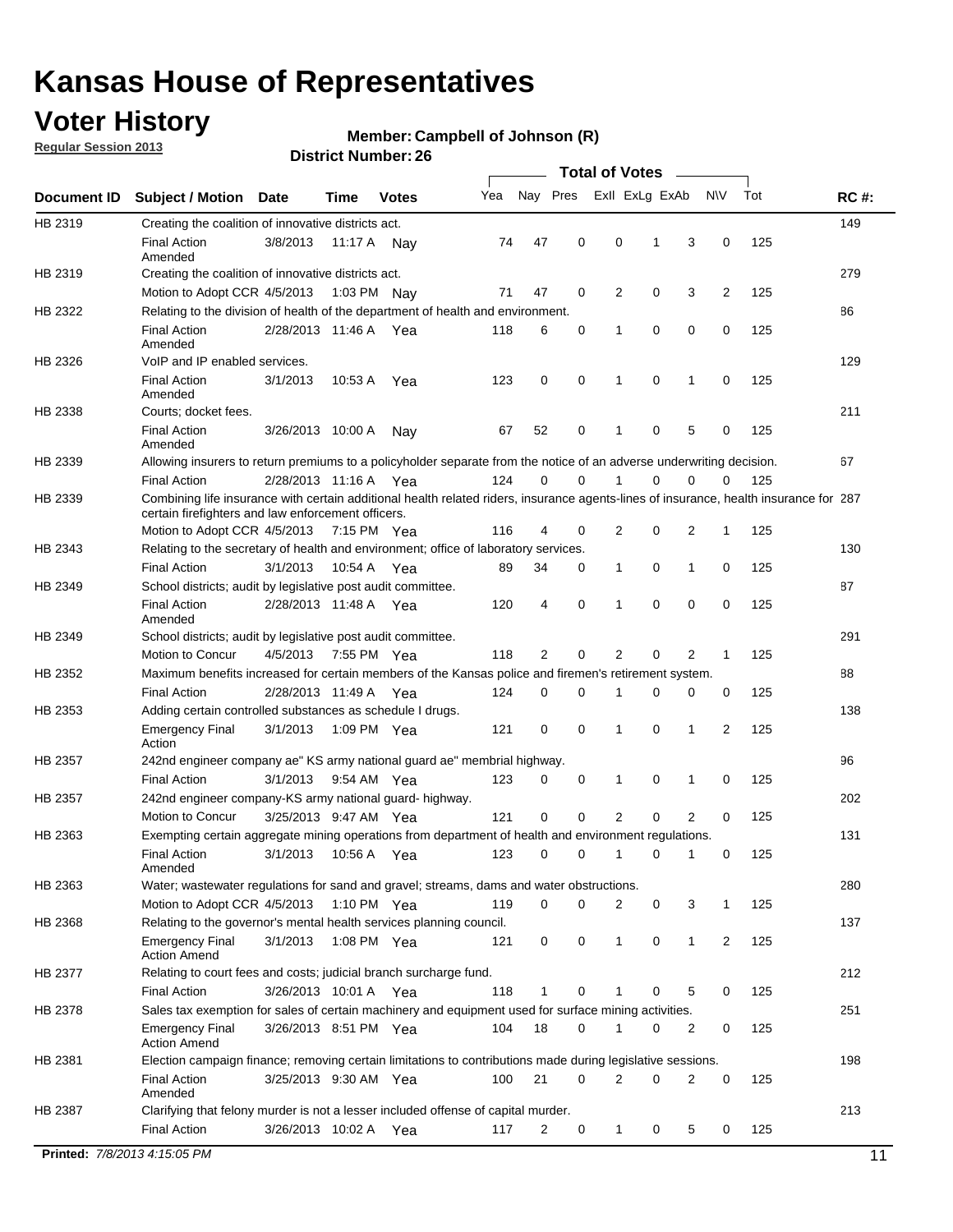## **Voter History**

**Member: Campbell of Johnson (R)** 

**Regular Session 2013**

|                 |                                                                                                                                                                                                                                                  |                       |             |              |     |              |          | <b>Total of Votes</b> |   |   |              |     |             |
|-----------------|--------------------------------------------------------------------------------------------------------------------------------------------------------------------------------------------------------------------------------------------------|-----------------------|-------------|--------------|-----|--------------|----------|-----------------------|---|---|--------------|-----|-------------|
| Document ID     | Subject / Motion Date                                                                                                                                                                                                                            |                       | Time        | <b>Votes</b> | Yea | Nay Pres     |          | Exll ExLg ExAb        |   |   | <b>NV</b>    | Tot | <b>RC#:</b> |
| HB 2389         | Capital murder; notice of intent to seek the death penalty.                                                                                                                                                                                      |                       |             |              |     |              |          |                       |   |   |              |     | 214         |
|                 | <b>Final Action</b>                                                                                                                                                                                                                              | 3/26/2013 10:03 A     |             | Yea          | 118 | 1            | 0        | 1                     | 0 | 5 | 0            | 125 |             |
| HB 2391         | School finance; amount of tax levy authorized to finance ancillary school facilities.                                                                                                                                                            |                       |             |              |     |              |          |                       |   |   |              |     | 237         |
|                 | <b>Emergency Final</b><br><b>Action Amend</b>                                                                                                                                                                                                    | 3/26/2013 8:30 PM Yea |             |              | 64  | 57           | 0        | 1                     | 0 | 2 | 1            | 125 |             |
| HB 2391         | Senate Substitute for HB 2391 by Committee on Ways and Means - Creating the joint committee on uniform educational<br>standards oversight.                                                                                                       |                       |             |              |     |              |          |                       |   |   |              |     | 321         |
|                 | Sub Motion to Concur 6/1/2013                                                                                                                                                                                                                    |                       | 10:06 P     | Yea          | 55  | 58           | 0        | 0                     | 0 | 6 | 6            | 125 |             |
| HB 2396         | Allowing the secretary of administration to identify state owned real property as surplus property and establishing an appeals 253<br>process of such identification; also amending procedures for the disposition of state surplus real estate. |                       |             |              |     |              |          |                       |   |   |              |     |             |
|                 | <b>Emergency Final</b><br>Action Amend                                                                                                                                                                                                           | 3/26/2013 8:53 PM Yea |             |              | 122 | 0            | 0        |                       | 0 | 2 | 0            | 125 |             |
| HB 2403         | Issuing \$1,500,000,000 of pension obligation bonds to finance a portion of the unfunded actuarial liability of KPERS.                                                                                                                           |                       |             |              |     |              |          |                       |   |   |              |     | 236         |
|                 | <b>Final Action</b><br>Amended                                                                                                                                                                                                                   | 3/26/2013 8:29 PM Yea |             |              | 73  | 49           | 0        | 1                     | 0 | 2 | 0            | 125 |             |
| <b>HCR 5014</b> | Urging approval of the Presidential Permit application allowing the construction and operation of the TransCanada Keystone<br>XL Pipeline.                                                                                                       |                       |             |              |     |              |          |                       |   |   |              |     | 215         |
|                 | <b>Final Action</b>                                                                                                                                                                                                                              | 3/26/2013 10:05 A     |             | Yea          | 108 | 11           | 0        |                       | 0 | 5 | 0            | 125 |             |
| HR 6004         | Rules of House of Representatives, permanent rules of the 2013-2014 biennium.                                                                                                                                                                    |                       |             |              |     |              |          |                       |   |   |              |     | 4           |
|                 | <b>Final Action</b><br>Amended                                                                                                                                                                                                                   | 1/28/2013 11:09 A     |             | Yea          | 82  | 40           | 0        | 0                     | 0 | 3 | 0            | 125 |             |
| SB 1            | Legislative Post Audit; periodic audits of the State treasurer and the pooled money investment board.                                                                                                                                            |                       |             |              |     |              |          |                       |   |   |              |     | 216         |
|                 | <b>Final Action</b><br>Amended                                                                                                                                                                                                                   | 3/26/2013 10:06 A     |             | Yea          | 118 | 1            | 0        | 1                     | 0 | 5 | 0            | 125 |             |
| SB 16           | Kansas racketeer influenced and corrupt organization act, criminal street gangs.                                                                                                                                                                 |                       |             |              |     |              |          |                       |   |   |              |     | 217         |
|                 | <b>Final Action</b><br>Amended                                                                                                                                                                                                                   | 3/26/2013 10:12 A Yea |             |              | 74  | 45           | 0        | 1                     | 0 | 5 | 0            | 125 |             |
| SB 20           | Civil procedure; temporary restraining orders and poverty affidavits.                                                                                                                                                                            |                       |             |              |     |              |          |                       |   |   |              |     | 190         |
|                 | <b>Final Action</b><br>Amended                                                                                                                                                                                                                   | 3/22/2013 11:15 A     |             | Yea          | 119 | 0            | 0        | 2                     | 0 | 3 | 1            | 125 |             |
| SB 20           | Civil procedure; temporary restraining orders and poverty affidavits.                                                                                                                                                                            |                       |             |              |     |              |          |                       |   |   |              |     | 304         |
|                 | Motion to adopt CCR 5/9/2013                                                                                                                                                                                                                     |                       | 2:21 PM Yea |              | 119 | $\mathbf{1}$ | 0        | 1                     | 0 | 4 | 0            | 125 |             |
| SB 21           | Firearms; criminal possession of a firearm; expungement; personal and family protection act.                                                                                                                                                     |                       |             |              |     |              |          |                       |   |   |              |     | 255         |
|                 | <b>Emergency Final</b><br>Action                                                                                                                                                                                                                 | 3/26/2013 8:56 PM Yea |             |              | 119 | 3            | 0        |                       | 0 | 2 | 0            | 125 |             |
| SB 23           | Continuation of statewide tax levy for public schools.                                                                                                                                                                                           |                       |             |              |     |              |          |                       |   |   |              |     | 243         |
|                 | <b>Emergency Final</b><br><b>Action Amend</b>                                                                                                                                                                                                    | 3/26/2013 8:38 PM Yea |             |              | 122 | 0            | 0        | 1                     | 0 | 2 | 0            | 125 |             |
| <b>SB 23</b>    | School districts; sttewide tax levy for public schools; school finance amendments.                                                                                                                                                               |                       |             |              |     |              |          |                       |   |   |              |     | 296         |
|                 | Motion to Adopt CCR 4/5/2013 9:32 PM Yea                                                                                                                                                                                                         |                       |             |              | 119 | 1            | 0        | 2                     | 0 | 2 | 1            | 125 |             |
| <b>SB 24</b>    | Insurance - Risk-based capital requirements for property, casualty and life insurance companies.                                                                                                                                                 |                       |             |              |     |              |          |                       |   |   |              |     | 204         |
|                 | <b>Final Action</b>                                                                                                                                                                                                                              | 3/26/2013 9:50 AM Yea |             |              | 119 | 0            | 0        |                       | 0 | 5 | 0            | 125 |             |
| SB 25           | Insurance-Risk-based capital requirements for health organizations.                                                                                                                                                                              |                       |             |              |     |              |          |                       |   |   |              |     | 205         |
|                 | <b>Final Action</b>                                                                                                                                                                                                                              | 3/26/2013 9:51 AM Yea |             |              | 119 | 0            | 0        | 1                     | 0 | 5 | 0            | 125 |             |
| SB 27           | Eligibility of students under the military service scholarship program act.                                                                                                                                                                      |                       |             |              |     |              |          |                       |   |   |              |     | 166         |
|                 | <b>Final Action</b><br>Amended                                                                                                                                                                                                                   | 3/19/2013 10:35 A Yea |             |              | 123 | 0            | 0        |                       | 0 | 1 | 0            | 125 |             |
| SB 28           | Authorizing the division of emergency management within the adjutant general's department to accept certain real property.                                                                                                                       |                       |             |              |     |              |          |                       |   |   |              |     | 184         |
|                 | <b>Final Action</b>                                                                                                                                                                                                                              | 3/21/2013 11:22 A Yea |             |              | 121 | 0            | $\Omega$ | 1                     | 0 | 3 | $\Omega$     | 125 |             |
| SB 37           | Kansas home inspectors professional competence and financial responsibility act.                                                                                                                                                                 |                       |             |              |     |              |          |                       |   |   |              |     | 218         |
|                 | <b>Final Action</b>                                                                                                                                                                                                                              | 3/26/2013 10:14 A Yea |             |              | 102 | 17           | 0        | 1                     | 0 | 5 | 0            | 125 |             |
| SB 51           | Health insurance coverage for bankers association.                                                                                                                                                                                               |                       |             |              |     |              |          |                       |   |   |              |     | 189         |
|                 | <b>Final Action</b>                                                                                                                                                                                                                              | 3/22/2013 11:14 A Yea |             |              | 119 | 0            | 0        | 2                     | 0 | 3 | $\mathbf{1}$ | 125 |             |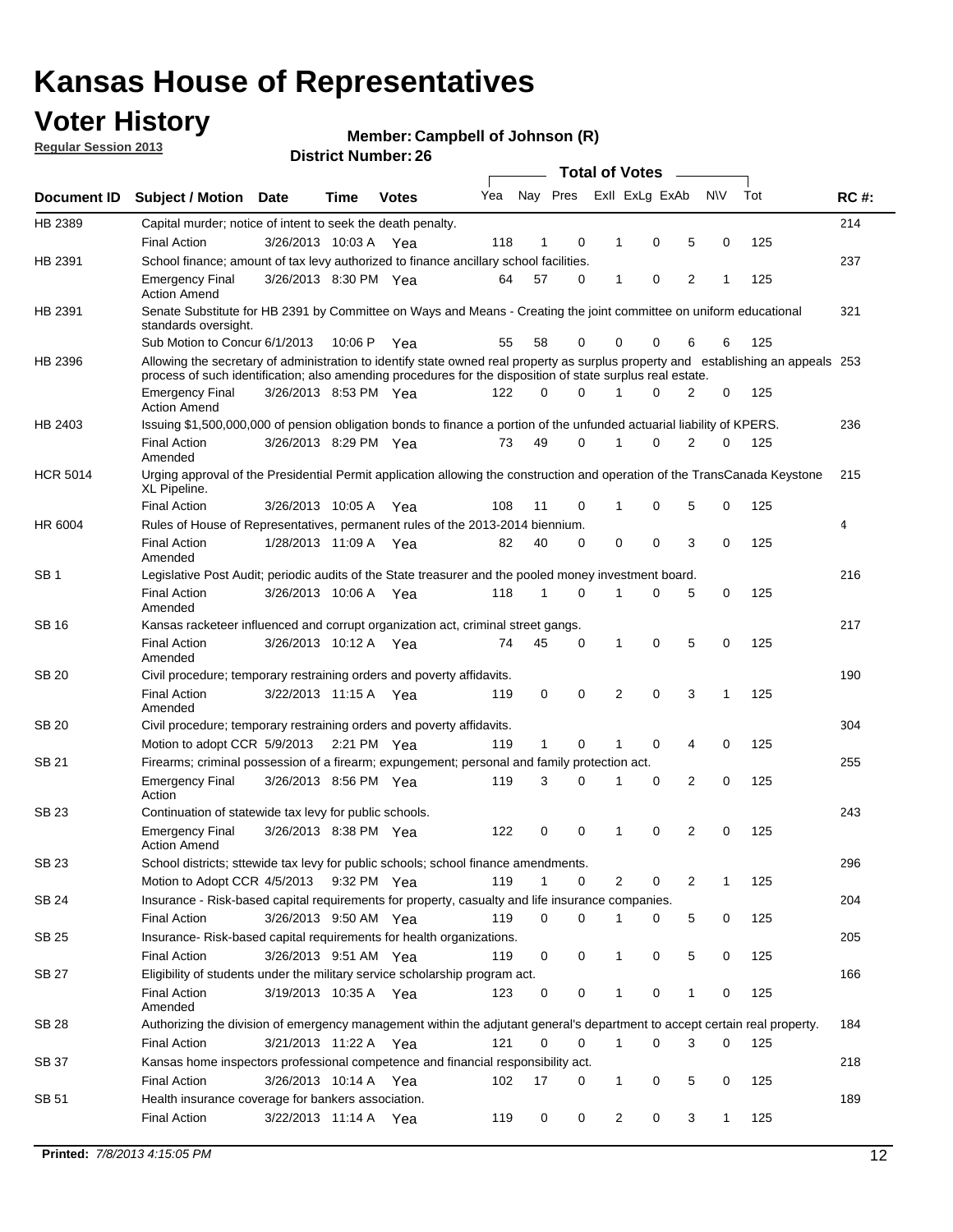## **Voter History**

**Member: Campbell of Johnson (R)** 

**Regular Session 2013**

| Document ID  | <b>Subject / Motion Date</b>                                                                                                                                                                                                                                                              |                       | Time        | <b>Votes</b> | Yea | Nay Pres |   | Exll ExLg ExAb |   |                         | <b>NV</b> | Tot | <b>RC#:</b> |
|--------------|-------------------------------------------------------------------------------------------------------------------------------------------------------------------------------------------------------------------------------------------------------------------------------------------|-----------------------|-------------|--------------|-----|----------|---|----------------|---|-------------------------|-----------|-----|-------------|
| <b>SB 52</b> | Mortgage interest rate cap increase.                                                                                                                                                                                                                                                      |                       |             |              |     |          |   |                |   |                         |           |     | 238         |
|              | <b>Emergency Final</b><br>Action                                                                                                                                                                                                                                                          | 3/26/2013 8:32 PM Yea |             |              | 120 | 2        | 0 |                | 0 | 2                       | 0         | 125 |             |
| SB 56        | Transferring the recognition of county fair associations from the secretary of agriculture to the board of county<br>commissioners.                                                                                                                                                       |                       |             |              |     |          |   |                |   |                         |           |     | 191         |
|              | <b>Final Action</b><br>Amended                                                                                                                                                                                                                                                            | 3/22/2013 11:21 A Yea |             |              | 119 | 0        | 0 | 2              | 0 | 3                       | 1         | 125 |             |
| <b>SB 57</b> | Substitute for SB 57 by Committee on Agriculture - Agriculture; powers and duties of the department of agriculture relating to<br>poultry improvement plan and domesticated deer.                                                                                                         |                       |             |              |     |          |   |                |   |                         |           |     | 192         |
|              | Final Action Sub Bill 3/22/2013 11:24 A Nav<br>Amended                                                                                                                                                                                                                                    |                       |             |              | 79  | 40       | 0 | 2              | 0 | 3                       | 1         | 125 |             |
| SB 57        | Substitute for SB 57 by Committee on Agriculture - Agriculture; powers and duties of the department of agriculture relating to<br>poultry improvement plan, stockyards and domesticated deer.                                                                                             |                       |             |              |     |          |   |                |   |                         |           |     | 262         |
|              | Motion to adopt CCR 4/4/2013                                                                                                                                                                                                                                                              |                       | 2:18 PM Nav |              | 80  | 42       | 0 |                | 0 | $\overline{\mathbf{c}}$ | 0         | 125 |             |
| SB 58        | Sentencing for unlawful manufacturing of controlled substances.                                                                                                                                                                                                                           |                       |             |              |     |          |   |                |   |                         |           |     | 219         |
|              | <b>Final Action</b>                                                                                                                                                                                                                                                                       | 3/26/2013 10:15 A     |             | Yea          | 119 | 0        | 0 | 1              | 0 | 5                       | 0         | 125 |             |
| SB 59        | Attorney general; reward for information.                                                                                                                                                                                                                                                 |                       |             |              |     |          |   |                |   |                         |           |     | 193         |
| SB 62        | <b>Final Action</b><br>Making gas pipeline safety terminology consistent with federal regulations.                                                                                                                                                                                        | 3/22/2013 11:25 A     |             | Yea          | 119 | 0        | 0 | 2              | 0 | 3                       | 1         | 125 | 163         |
|              | <b>Final Action</b>                                                                                                                                                                                                                                                                       | 3/19/2013 10:32 A     |             | Yea          | 123 | 0        | 0 | 1              | 0 | 1                       | 0         | 125 |             |
| SB 63        | Elections; voting crimes, penalties and prosecution.                                                                                                                                                                                                                                      |                       |             |              |     |          |   |                |   |                         |           |     | 246         |
|              | <b>Emergency Final</b><br><b>Action Amend</b>                                                                                                                                                                                                                                             | 3/26/2013 8:42 PM Yea |             |              | 69  | 53       | 0 | 1              | 0 | $\overline{2}$          | 0         | 125 |             |
| SB 68        | Driver's license examinations; locations.                                                                                                                                                                                                                                                 |                       |             |              |     |          |   |                |   |                         |           |     | 220         |
|              | <b>Final Action</b>                                                                                                                                                                                                                                                                       | 3/26/2013 10:16 A     |             | Yea          | 116 | 3        | 0 | 1              | 0 | 5                       | 0         | 125 |             |
| SB 69        | Motor vehicles; vehicle registration and license plates.                                                                                                                                                                                                                                  |                       |             |              |     |          |   |                |   |                         |           |     | 167         |
|              | <b>Final Action</b>                                                                                                                                                                                                                                                                       | 3/19/2013 10:37 A     |             | Yea          | 117 | 6        | 0 | 1              | 0 | 1                       | 0         | 125 |             |
| SB 74        | Prison-made goods act; prohibiting prisoner production of manufactured or modular homes.                                                                                                                                                                                                  |                       |             |              |     |          |   |                |   |                         |           |     | 221         |
|              | <b>Final Action</b>                                                                                                                                                                                                                                                                       | 3/26/2013 10:19 A     |             | Yea          | 87  | 32       | 0 | 1              | 0 | 5                       | 0         | 125 |             |
| SB 75        | Record requirements and civil penalties relating to sales of plastic bulk merchandise containers.                                                                                                                                                                                         |                       |             |              |     |          |   |                |   |                         |           |     | 222         |
|              | <b>Final Action</b>                                                                                                                                                                                                                                                                       | 3/26/2013 10:21 A     |             | Yea          | 101 | 18       | 0 |                | 0 | 5                       | 0         | 125 |             |
| SB 81        | Open records; requests for criminal justice information; restriction of certain officials' information from publicly accessible<br>records.                                                                                                                                               |                       |             |              |     |          |   |                |   |                         |           |     | 194         |
|              | <b>Final Action</b><br>Amended                                                                                                                                                                                                                                                            | 3/22/2013 11:27 A     |             | Yea          | 119 | 0        | 0 | 2              | 0 | 3                       | 1         | 125 |             |
| <b>SB 83</b> | House Substitute for SB 83 by Committee on Taxation - Income tax deductions and modifications; severance tax; sales tax;<br>delinquent tax liabilities.<br>Final Action Sub Bill 3/21/2013 11:30 A                                                                                        |                       |             |              | 96  | 25       | 0 | 1              | 0 | 3                       | 0         | 125 | 187         |
| SB 83        | House Substitute for SB 83 by Committee on Taxation--Income tax deductions and modifications; severance tax; sales tax and 260                                                                                                                                                            |                       |             | Nav          |     |          |   |                |   |                         |           |     |             |
|              | compensating use tax, preseumptions relating to nexus; property tax, exemptions, new automobile manufacturinge property;<br>taxation of watercraft; leased commercial and industrial property appeals; correction of clerical errors.                                                     |                       |             |              |     |          |   |                |   |                         |           |     |             |
|              | Motion to adopt CCR 4/3/2013                                                                                                                                                                                                                                                              |                       | 10:35 A Nay |              | 104 | 15       | 0 | 1              | 0 | 3                       | 2         | 125 |             |
| SB 84        | House Substitute for SB 84 by Committee on Taxation - Reduction to state income tax rates based on selected actual state<br>general fund receipts computations; distribution of revenues from sales and compensating use tax; reduction of<br>Final Action Sub Bill 3/21/2013 11:34 A Nay |                       |             |              | 82  | 39       | 0 | 1              | 0 | 3                       | 0         | 125 | 188         |
|              | Amended                                                                                                                                                                                                                                                                                   |                       |             |              |     |          |   |                |   |                         |           |     |             |
| SB 84        | House Substitute for SB 84 -- Reduction to state income tax rates based on selected actual state general fund receipts<br>computations; reduction of itemized deductions.                                                                                                                 |                       |             |              |     |          |   |                |   |                         |           |     | 317         |
|              | Motion to adopt CCR 5/28/2013 2:32 PM Nay                                                                                                                                                                                                                                                 |                       |             |              | 42  | 71       | 0 | 1              | 0 | 9                       | 2         | 125 |             |
| SB 84        | House Substitute for SB 84 -- Reduction to state income tax rates based on selected actual state general fund receipts<br>computations; reduction of itemized deductions.                                                                                                                 |                       |             |              |     |          |   |                |   |                         |           |     | 319         |
|              | Motion to adopt CCR $5/30/2013$ 9:14 PM N\V                                                                                                                                                                                                                                               |                       |             |              | 18  | 94       | 0 |                | 0 | 9                       | 3         | 125 |             |
| SB 85        | Motor vehicle insurance; providing proof of insurance by cellular phone or portable electronic device.<br>Final Action                                                                                                                                                                    | 3/20/2013 10:25 A Yea |             |              | 123 | 0        | 0 |                | 0 | 1                       | 0         | 125 | 175         |
|              |                                                                                                                                                                                                                                                                                           |                       |             |              |     |          |   |                |   |                         |           |     |             |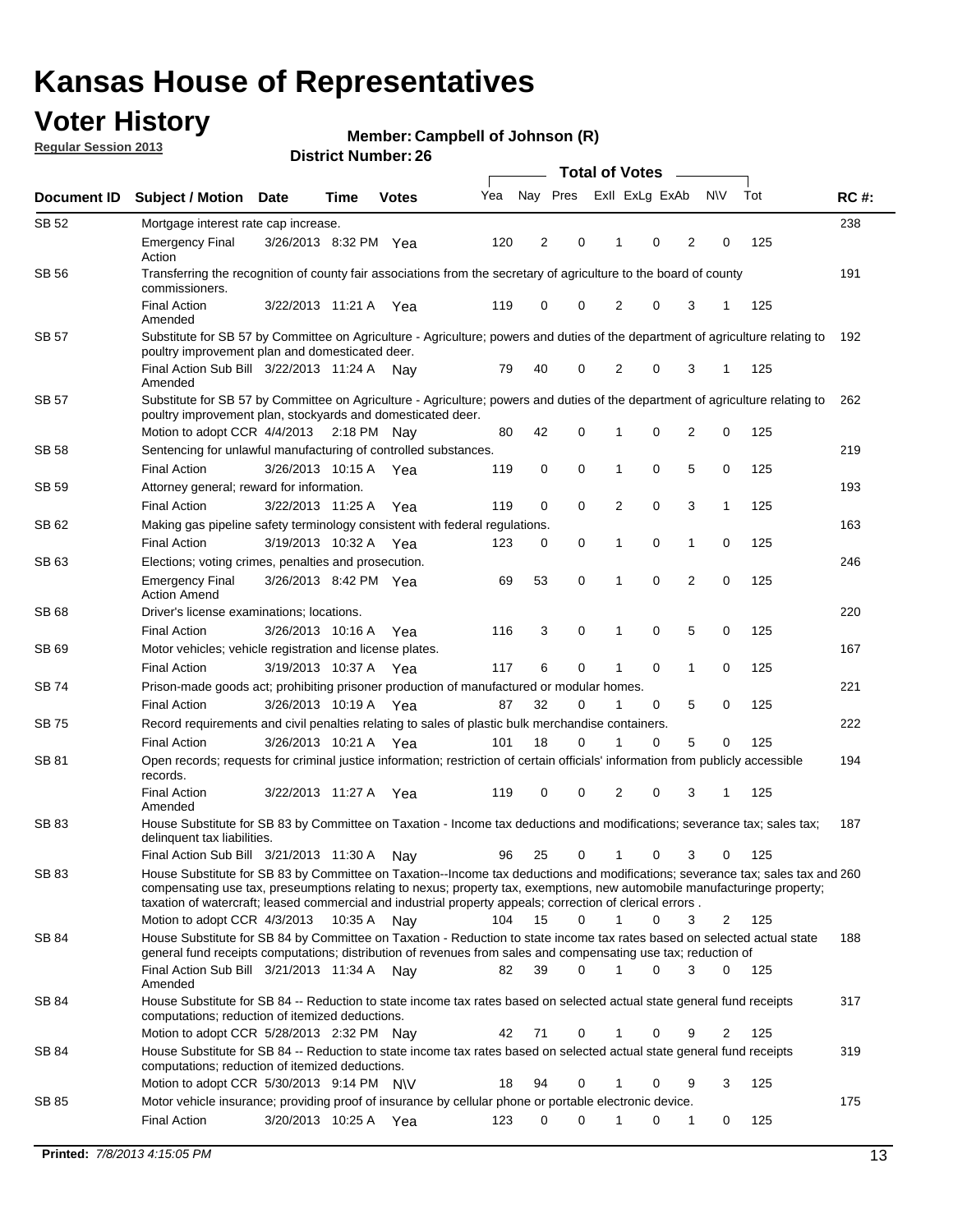## **Voter History**

**Regular Session 2013**

#### **Member: Campbell of Johnson (R)**

| Document ID   |                                                                                                       |                                                                                                         |         |              |     |                |              |                |             |                |              |     |             |
|---------------|-------------------------------------------------------------------------------------------------------|---------------------------------------------------------------------------------------------------------|---------|--------------|-----|----------------|--------------|----------------|-------------|----------------|--------------|-----|-------------|
|               | <b>Subject / Motion Date</b>                                                                          |                                                                                                         | Time    | <b>Votes</b> | Yea | Nay Pres       |              | Exll ExLg ExAb |             |                | <b>NV</b>    | Tot | <b>RC#:</b> |
| <b>SB 88</b>  | Increasing the children's advocacy center assessment fee.                                             |                                                                                                         |         |              |     |                |              |                |             |                |              |     | 223         |
|               | <b>Final Action</b><br>Amended                                                                        | 3/26/2013 10:22 A Yea                                                                                   |         |              | 118 | $\mathbf{1}$   | 0            | 1              | 0           | 5              | 0            | 125 |             |
| SB 96         | Motor vehicles; counties with multiple registration facilities; additional registration fee.          |                                                                                                         |         |              |     |                |              |                |             |                |              |     | 224         |
|               | <b>Final Action</b><br>Amended                                                                        | 3/26/2013 10:24 A Yea                                                                                   |         |              | 106 | 12             | 0            | 1              | 0           | 5              | 1            | 125 |             |
| SB 96         | Additional motor vehicle registration fees.                                                           |                                                                                                         |         |              |     |                |              |                |             |                |              |     | 263         |
|               | Motion to adopt CCR 4/4/2013 2:21 PM Yea                                                              |                                                                                                         |         |              | 114 | 8              | 0            | 1              | 0           | 2              | 0            | 125 |             |
| SB 102        | Requiring the state treasurer to provide a list of daily deposits to the secretary of administration. |                                                                                                         |         |              |     |                |              |                |             |                |              |     | 195         |
|               | <b>Final Action</b><br>Amended                                                                        | 3/22/2013 11:28 A Yea                                                                                   |         |              | 119 | 0              | 0            | 2              | 0           | 3              | 1            | 125 |             |
| SB 102        | Enacting the second amendment protection act.                                                         |                                                                                                         |         |              |     |                |              |                |             |                |              |     | 295         |
|               |                                                                                                       | 2<br>$\overline{2}$<br>Motion to Adopt CCR 4/5/2013<br>96<br>24<br>0<br>0<br>1<br>125<br>9:20 PM Yea    |         |              |     |                |              |                |             |                |              |     |             |
| SB 111        | Establishing Native American legislative day at the capitol; awarding of high school diplomas.        |                                                                                                         |         |              |     |                |              |                |             |                |              |     |             |
|               | <b>Emergency Final</b><br><b>Action Amend</b>                                                         | 3/26/2013 8:41 PM Yea                                                                                   |         |              | 122 | 0              | 0            | 1              | 0           | 2              | 0            | 125 |             |
| SB 113        | Credit unions; changes in certain loan limitations.                                                   |                                                                                                         |         |              |     |                |              |                |             |                |              |     | 234         |
|               | <b>Emergency Final</b><br>Action                                                                      | 3/26/2013 8:25 PM Yea                                                                                   |         |              | 122 | 0              | 0            | 1              | 0           | 2              | 0            | 125 |             |
| SB 118        | Relating to law enforcement reporting and investigation of missing persons.                           |                                                                                                         |         |              |     |                |              |                |             |                |              |     | 225         |
|               | <b>Final Action</b>                                                                                   | 3/26/2013 10:25 A Yea                                                                                   |         |              | 119 | 0              | 0            | 1              | 0           | 5              | 0            | 125 |             |
| SB 120        | Enacting the Kansas farmers' market promotion act.                                                    |                                                                                                         |         |              |     |                |              |                |             |                |              |     | 196         |
|               | <b>Final Action</b><br>Amended                                                                        | 3/22/2013 11:31 A Nav                                                                                   |         |              | 68  | 51             | 0            | 2              | $\mathbf 0$ | 3              | $\mathbf{1}$ | 125 |             |
| SB 122        | Kansas administrative procedure act; service of order or notice.                                      |                                                                                                         |         |              |     |                |              |                |             |                |              |     | 226         |
|               | <b>Final Action</b><br>Amended                                                                        | 3/26/2013 10:26 A                                                                                       |         | Yea          | 119 | 0              | 0            | 1              | $\mathbf 0$ | 5              | 0            | 125 |             |
| SB 122        | Elections; unauthorized voting disclosures.                                                           |                                                                                                         |         |              |     |                |              |                |             |                |              |     |             |
|               | Motion to Adopt CCR 4/5/2013                                                                          |                                                                                                         | 6:23 PM | Yea          | 89  | 31             | 0            | 2              | 0           | 2              | 1            | 125 |             |
| SB 124        | Amending the Kansas restraint of trade act.                                                           |                                                                                                         |         |              |     |                |              |                |             |                |              |     | 227         |
|               | <b>Final Action</b><br>Amended                                                                        | 3/26/2013 10:27 A                                                                                       |         | Yea          | 116 | $\overline{2}$ | 1            | 1              | 0           | 5              | 0            | 125 |             |
| SB 124        | Amending the Kansas restraint of trade act.                                                           |                                                                                                         |         |              |     |                |              |                |             |                |              |     | 273         |
|               | Motion to Adopt CCR 4/5/2013                                                                          |                                                                                                         | 11:06 A | Yea          | 97  | 23             | 0            | 2              | 0           | 2              | $\mathbf{1}$ | 125 |             |
| <b>SB 128</b> | Career technical education incentive program amendments.                                              |                                                                                                         |         |              |     |                |              |                |             |                |              |     | 168         |
|               | <b>Final Action</b><br>Amended                                                                        | 3/19/2013 10:39 A Yea                                                                                   |         |              | 123 | 0              | 0            | 1              | 0           | 1              | 0            | 125 |             |
| <b>SB 129</b> | Bank commissioner; certain fees and hearing costs.                                                    |                                                                                                         |         |              |     |                |              |                |             |                |              |     | 254         |
|               | <b>Emergency Final</b><br><b>Action Amend</b>                                                         | 3/26/2013 8:55 PM Yea                                                                                   |         |              | 110 | 12             | 0            | 1              | 0           | 2              | 0            | 125 |             |
| SB 129        | Mortgage interest rate cap increase.                                                                  |                                                                                                         |         |              |     |                |              |                |             |                |              |     | 272         |
|               |                                                                                                       | Motion to Adopt CCR 4/5/2013<br>121<br>0<br>2<br>0<br>$\overline{c}$<br>0<br>125<br>10:42 A<br>0<br>Yea |         |              |     |                |              |                |             |                |              |     |             |
| SB 135        | Transferring boiler inspection duties from the department of labor to the state fire marshal.         |                                                                                                         |         |              |     |                |              |                |             |                |              |     | 228         |
|               | <b>Final Action</b>                                                                                   | 3/26/2013 10:28 A Yea                                                                                   |         |              | 114 | 5              | 0            | 1              | 0           | 5              | 0            | 125 |             |
| SB 136        | Providing veterans designation on driver's licenses and nondriver identification cards.               |                                                                                                         |         |              |     |                |              |                |             |                |              |     | 244         |
|               | <b>Emergency Final</b><br><b>Action Amend</b>                                                         | 3/26/2013 8:39 PM Yea                                                                                   |         |              | 119 | 3              | 0            | 1              | 0           | $\overline{c}$ | 0            | 125 |             |
| SB 139        | Kansas money transmitter act.                                                                         |                                                                                                         |         |              |     |                |              |                |             |                |              |     | 229         |
|               | <b>Final Action</b>                                                                                   | 3/26/2013 10:30 A                                                                                       |         | Yea          | 117 | $\mathbf{1}$   | $\mathbf{1}$ | 1              | 0           | 5              | 0            | 125 |             |
| SB 142        | Abortion; concerning civil actions related to abortion.                                               |                                                                                                         |         |              |     |                |              |                |             |                |              |     | 241         |
|               | <b>Emergency Final</b><br>Action                                                                      | 3/26/2013 8:36 PM Yea                                                                                   |         |              | 89  | 33             | 0            | 1              | 0           | 2              | 0            | 125 |             |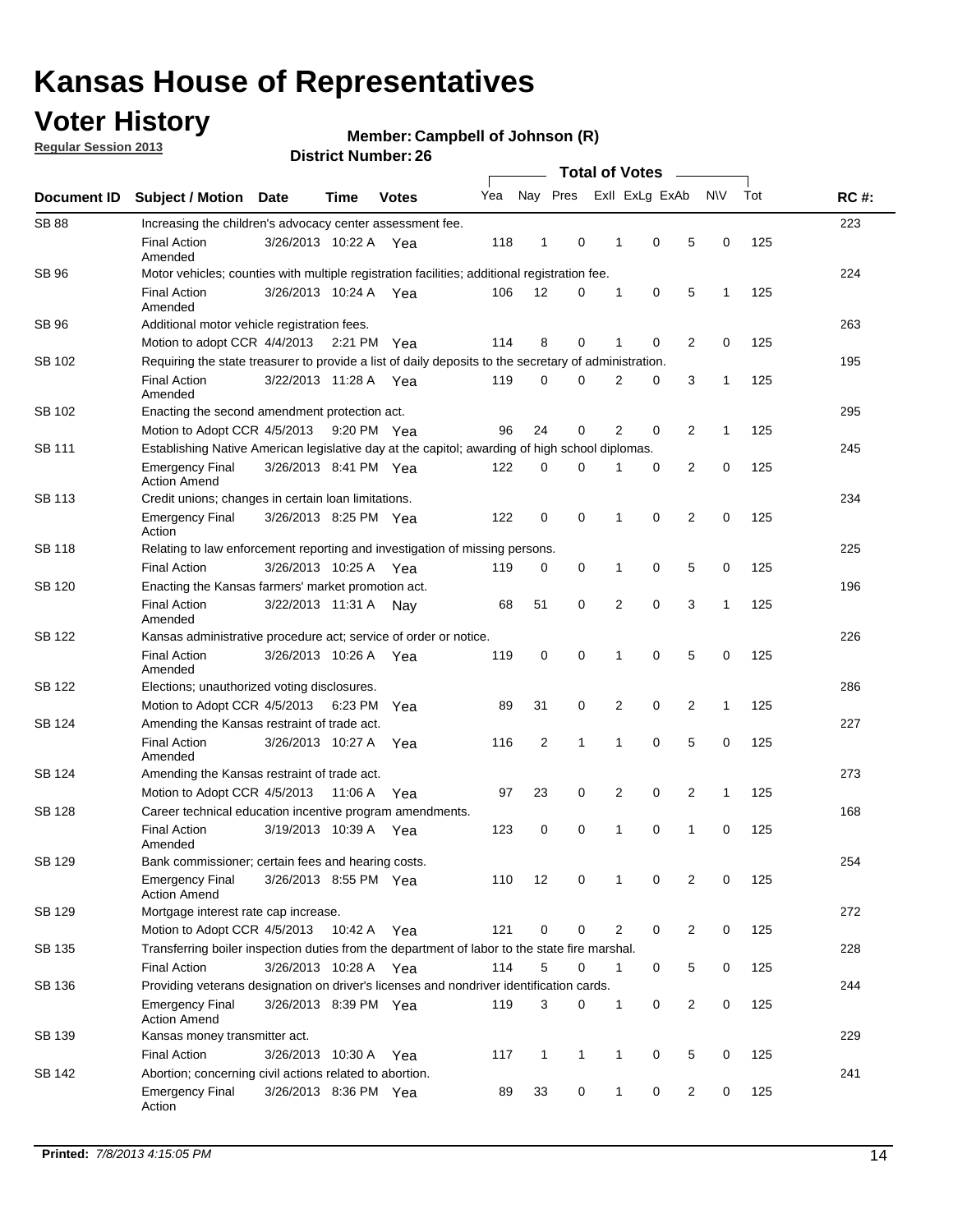## **Voter History**

**Member: Campbell of Johnson (R)** 

**Regular Session 2013**

|                 |                                                                                                                                                                                                       |                                                                                    |             |              | <b>Total of Votes</b> |          |             |                |                |                |           |     |             |  |
|-----------------|-------------------------------------------------------------------------------------------------------------------------------------------------------------------------------------------------------|------------------------------------------------------------------------------------|-------------|--------------|-----------------------|----------|-------------|----------------|----------------|----------------|-----------|-----|-------------|--|
| Document ID     | <b>Subject / Motion</b>                                                                                                                                                                               | Date                                                                               | Time        | <b>Votes</b> | Yea                   | Nay Pres |             |                | Exll ExLg ExAb |                | <b>NV</b> | Tot | <b>RC#:</b> |  |
| SB 149          |                                                                                                                                                                                                       | 239<br>Drug screening for recipients of cash assistance and unemployment benefits. |             |              |                       |          |             |                |                |                |           |     |             |  |
|                 | <b>Emergency Final</b><br><b>Action Amend</b>                                                                                                                                                         | 3/26/2013 8:33 PM Yea                                                              |             |              | 106                   | 16       | 0           | $\mathbf 1$    | 0              | 2              | 0         | 125 |             |  |
| SB 164          | Relating to the director of vehicles regulating providers of motor vehicle functions.                                                                                                                 |                                                                                    |             |              |                       |          |             |                |                |                |           |     | 247         |  |
|                 | <b>Emergency Final</b><br><b>Action Amend</b>                                                                                                                                                         | 3/26/2013 8:43 PM Yea                                                              |             |              | 117                   | 5        | 0           | 1              | 0              | 2              | 0         | 125 |             |  |
| SB 164          | Relating to the director of vehicles regulating providers of motor vehicle functions.                                                                                                                 |                                                                                    |             |              |                       |          |             |                |                |                |           |     | 268         |  |
|                 | Motion to adopt CCR 4/4/2013 5:32 PM N\V                                                                                                                                                              |                                                                                    |             |              | 111                   | 9        | 0           | $\mathbf{1}$   | 0              | 2              | 2         | 125 |             |  |
| SB 166          | Insurers supervision, rehabilitation and liquidation act; derivatives.                                                                                                                                |                                                                                    |             |              |                       |          |             |                |                |                |           |     | 206         |  |
|                 | <b>Final Action</b>                                                                                                                                                                                   | 3/26/2013 9:52 AM Yea                                                              |             |              | 119                   | 0        | 0           | 1              | 0              | 5              | 0         | 125 |             |  |
| <b>SB 168</b>   | Limiting nuisance actions against certain agricultural activities.                                                                                                                                    |                                                                                    |             |              |                       |          |             |                |                |                |           |     | 169         |  |
|                 | <b>Final Action</b><br>Amended                                                                                                                                                                        | 3/19/2013 10:40 A Yea                                                              |             |              | 111                   | 12       | $\mathbf 0$ | 1              | $\mathbf 0$    | 1              | 0         | 125 |             |  |
| <b>SB 168</b>   | Limiting nuisance actions against certain agricultural activities.                                                                                                                                    |                                                                                    |             |              |                       |          |             |                |                |                |           |     | 264         |  |
|                 | Motion to adopt CCR 4/4/2013                                                                                                                                                                          |                                                                                    | 2:30 PM Nay |              | 110                   | 12       | 0           | 1              | 0              | 2              | 0         | 125 |             |  |
| SB 171          | School districts; amendments to Kansas uniform financial accounting and reporting act.                                                                                                                |                                                                                    |             |              |                       |          |             |                |                |                |           |     | 248         |  |
|                 | <b>Emergency Final</b><br><b>Action Amend</b>                                                                                                                                                         | 3/26/2013 8:44 PM Yea                                                              |             |              | 122                   | 0        | 0           | 1              | 0              | 2              | 0         | 125 |             |  |
| SB 171          | School districts; amendments to Kansas uniform financial accounting and reporting act.                                                                                                                |                                                                                    |             |              |                       |          |             |                |                |                |           |     | 285         |  |
|                 | Motion to Adopt CCR 4/5/2013 6:19 PM Yea                                                                                                                                                              |                                                                                    |             |              | 63                    | 57       | 0           | $\overline{2}$ | 0              | $\overline{2}$ |           | 125 |             |  |
| SB 171          | Appropriations for FY 2013, FY 2014, FY 2015, FY 2016, FY 2017 and FY 2018 for various state agencies; capital<br>improvement projects; claims against the state.                                     |                                                                                    |             |              |                       |          |             |                |                |                |           |     | 320         |  |
|                 | Motion to adopt CCR 6/1/2013 4:30 PM ExAb                                                                                                                                                             |                                                                                    |             |              | 63                    | 51       | 0           | 0              | 0              | 8              | 3         | 125 |             |  |
| SB 187          | Establishing the workers compensation and employment security boards nominating committee; administrative law judge<br>appointment; workers compensation appeals board.                               |                                                                                    |             |              |                       |          |             |                |                |                |           |     | 242         |  |
|                 | <b>Emergency Final</b><br><b>Action Amend</b>                                                                                                                                                         | 3/26/2013 8:37 PM Yea                                                              |             |              | 88                    | 34       | 0           |                | 0              | 2              | 0         | 125 | 274         |  |
| SB 187          | Amending workers compensation law provisions; establishing the workers compensation and employment security boards<br>nominating committee; notice requirements; workplace health and safety program. |                                                                                    |             |              |                       |          |             |                |                |                |           |     |             |  |
|                 | Motion to Adopt CCR 4/5/2013 11:26 A Yea                                                                                                                                                              |                                                                                    |             |              | 89                    | 31       | 0           | 2              | 0              | 3              | 0         | 125 |             |  |
| SB 199          | University of Kansas medical center; midwest center for stem cell therapy.                                                                                                                            |                                                                                    |             |              |                       |          |             |                |                |                |           |     | 235         |  |
|                 | <b>Emergency Final</b><br><b>Action Amend</b>                                                                                                                                                         | 3/26/2013 8:26 PM Yea                                                              |             |              | 90                    | 32       | 0           | 1              | 0              | 2              | 0         | 125 |             |  |
| SB 199          | Health care; stem cell therapy and unused medications.                                                                                                                                                |                                                                                    |             |              |                       |          |             |                |                |                |           |     | 290         |  |
|                 | Motion to Adopt CCR 4/5/2013                                                                                                                                                                          |                                                                                    | 7:52 PM Yea |              | 90                    | 30       | 0           | 2              | 0              | 2              | 1         | 125 |             |  |
| SB 216          | Allowing a public building commission to acquire land for a municipal university similar to what such commission is currently<br>allowed to do for any state university.                              |                                                                                    |             |              |                       |          |             |                |                |                |           |     | 185         |  |
|                 | <b>Final Action</b>                                                                                                                                                                                   | 3/21/2013 11:23 A                                                                  |             | Yea          | 121                   | 0        | 0           | 1              | 0              | 3              | 0         | 125 |             |  |
| SB 246          | Reconciling amendments to certain statutes.                                                                                                                                                           |                                                                                    |             |              |                       |          |             |                |                |                |           |     | 315         |  |
|                 | <b>Emergency Final</b><br>Action                                                                                                                                                                      | 5/23/2013 2:14 PM ExAb                                                             |             |              | 111                   | 0        | 0           | 1              | 0              | 8              | 5         | 125 |             |  |
| <b>SCR 1604</b> | Joint rules for the Senate and House of Representatives, 2013-2014.                                                                                                                                   |                                                                                    |             |              |                       |          |             |                |                |                |           |     | 5           |  |
|                 | <b>Final Action</b><br>Amended                                                                                                                                                                        | 1/28/2013 11:12 A Yea                                                              |             |              | 81                    | 41       | 0           | 0              | 0              | 3              | 0         | 125 |             |  |
| <b>SCR 1606</b> | Honoring pregnancy maintenance resource centers.                                                                                                                                                      |                                                                                    |             |              |                       |          |             |                |                |                |           |     | 240         |  |
|                 | <b>Emergency Final</b><br>Action                                                                                                                                                                      | 3/26/2013 8:34 PM Yea                                                              |             |              | 122                   | 0        | 0           | 1              | 0              | 2              | 0         | 125 |             |  |